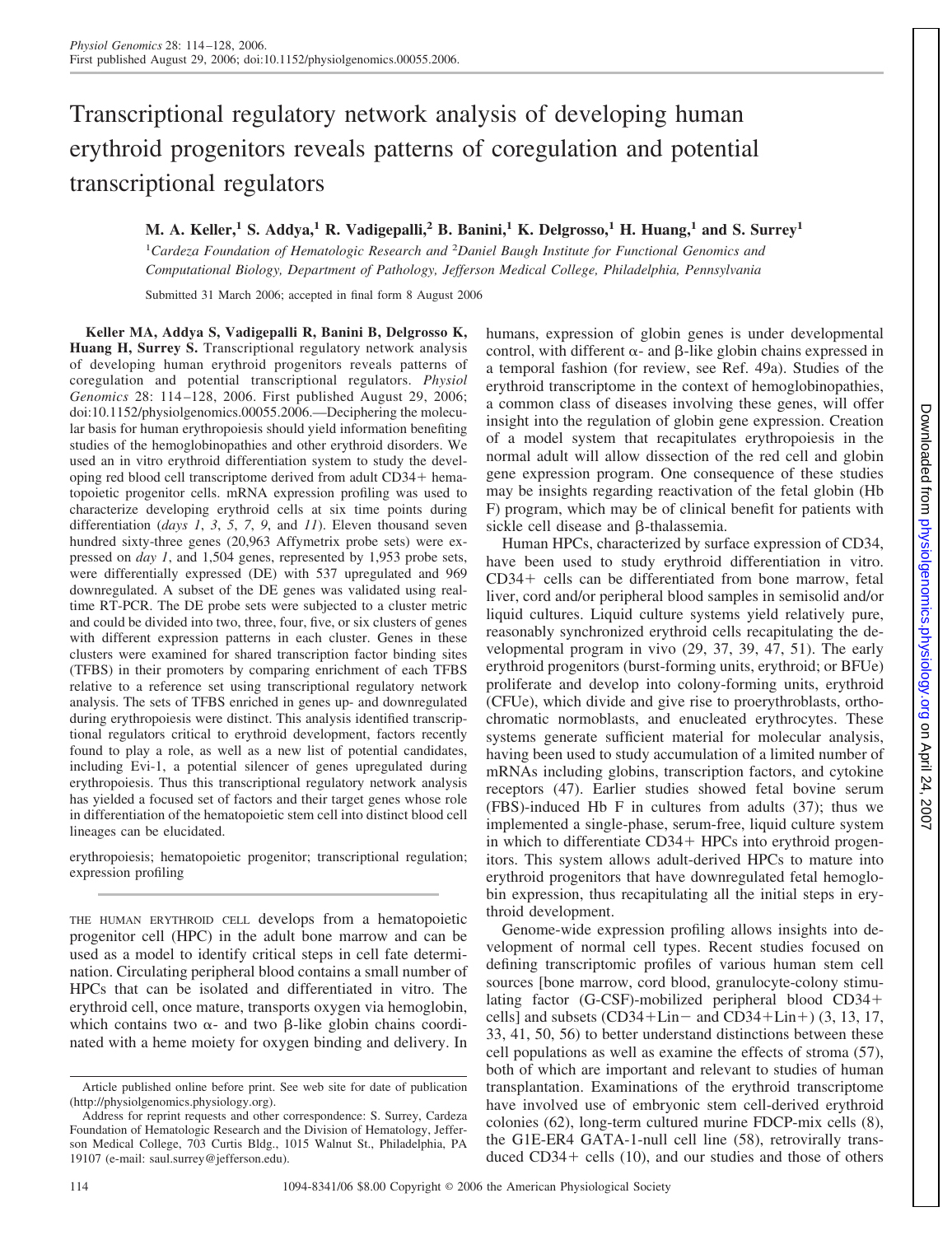using the K562 chronic myelogenous leukemic cell line to model erythroid differentiation (1, 29, 39, 64). More recently, studies of in vitro erythroid differentiation of human bone marrow-derived HPCs were performed (27); however, the in vitro culture medium contained FBS, such that the regulation of the globin program in this setting may not be reflective of the in vivo environment. If erythroid differentiation and globin gene regulation are to be understood at the transcriptional level, transcriptome analysis must be performed sequentially during erythroid differentiation under conditions that recapitulate the in vivo globin gene expression program. In the present study, the changing transcriptome of in vitro differentiated erythroid progenitors from adult peripheral blood was examined using a culture system optimized to yield adultderived erythroid progenitor cells expressing low Hb F. In this setting, we performed a bioinformatic characterization of the transcriptome at six time points during red cell development, allowing us to examine the expression patterns of known regulators of developmentally controlled globin programs and to trace their role during early erythroid development.

In the present study, we analyzed expression profiles in timed samples during erythroid differentiation, following an unbiased approach to define the minimal number of statistically significantly distinct clusters of coregulated genes across this time course. To overcome limitations of available clustering algorithms such as K-means clustering (52) and self-organizing maps (53), in which data sets are arbitrarily fit to a user-defined number of clusters, we used the silhouette coefficient (SC) metric to separate the differentially expressed (DE) set into clusters distinct from randomly permuted expression data (45). Then, we analyzed the promoters of these 1,504 DE genes, unclustered or divided into two, three, four, five, or six clusters, for enrichment or overrepresentation of transcription factor binding sites (TFBS) compared with a reference gene set using transcriptional regulatory network analysis (TRNA). We used our promoter analysis and interaction network toolset (PAINT) software (Ref. 54; **http://www.dbi.tju.edu/dbi/tools/paint**), which automates promoter retrieval and mining of existing databases for known regulatory information for a large number of genes identified in a particular biological experiment. Using this analysis, we identified enriched TFBS in the DE gene set as a whole as well as at the level of two, three, four, five, or six clusters of DE genes. The list of candidate regulators includes GATA, whose role in erythroid development has been well documented, PITX and ATF, whose functions in red cell development were identified only recently, and Nkx2.5 and Ecotropic virus integration site-1 (Evi-1), which have not been implicated previously in this process.

#### **EXPERIMENTAL PROCEDURES**

#### *Isolation of Mononuclear Cells from Peripheral Blood*

Use of buffy coat specimens from the Thomas Jefferson Blood Center was approved by the Thomas Jefferson University (TJU) Institutional Review Board. Buffy coat  $(\sim40 \text{ ml})$  from 500 ml of peripheral blood was diluted 1:1 (vol/vol) with phosphate-buffered saline (PBS), pH 7.4, and gently layered on Ficoll-Hypaque (density 1.077 g/ml). Tubes were centrifuged (600 *g*, 15 min) at room temperature without applying the brake. The interphase was isolated, diluted with PBS, and centrifuged  $(\sim 300 \text{ g}, 5 \text{ min})$ , and the mononuclear cell pellet was washed twice with PBS. The yield of mononuclear cells was generally  $2-5 \times 10^8$  cells/buffy coat.

# *Isolation of CD34 Cells, Erythroid Culture, and Cell Staining*

Washed mononuclear cells  $(2 \times 10^8 \text{ to } 5 \times 10^8 \text{ cells})$  were resuspended in 1 ml of PBS containing 2% (vol/vol) FBS and 1 mM EDTA in  $12 \times 75$ -mm polystyrene round-bottom tubes (BD, Franklin Lakes, NJ). EasySep CD34+ Positive Selection kit was used, as per the manufacturer's instructions (Stem Cell Technologies, Vancouver, BC, Canada). Purified CD34+ cells were cultured for 1 day in DMEM containing 20% (vol/vol) serum substitute (Stem Cell Technologies), 2 mM glutamine, 100 µg/ml each penicillin and streptomycin,  $10^{-5}$  M  $\beta$ -mercaptoethanol, 0.3 mg/ml holo-transferrin, 10 ng/ml IL-3, 10 ng/ml stem cell factor, and 4 U/ml erythropoietin. At *day 1*, nonadherent cells  $(1 \times 10^4 \text{ cells/m})$  were transferred to new flasks and cultured for up to 14 consecutive days at  $37^{\circ}$ C in  $5\%$  CO<sub>2</sub>. At *days 7* and *10*, cultures were supplemented with 2 ml of complete medium. The cells were harvested at the following time points: days *1*, *3*, *5*, *7*, *9*, and *11*. Each of three samples was pooled from three cultures for *days 1* and *3* (from a total of 9 donors), while HPCs from three different donors were used to generate timed cell harvests at *days 5*, *7*, *9*, and *11*. Cytospins were performed on *days 1*, *3*, *5*, *7*, *9*, and *11*, and cell morphology assessed by Giemsa staining (36).

#### *Benzidine Staining*

PBS-washed cells were stained in a benzidine solution containing 0.6% (wt/vol) benzidine base, 2% (vol/vol) hydrogen peroxide, and 12% (vol/vol) acetic acid. At least 500 cells were counted at each time point using a light microscope to assess the percentage of cells that appeared blue because of staining of heme-containing globin tetramers.

#### *Protein Analysis and Enzyme-Linked Immunosorbent Assays*

Protein was estimated by the bicinchoninic acid (BCA) protein assay kit (Pierce, Rockford, IL). Erythroid progenitors were washed with PBS and lysed in RBC Lysis Buffer (Gentra Systems, Minneapolis, MN). Fetal hemoglobin concentration in cultured cells was determined using a colorimetric enzyme-linked immunosorbent assay (ELISA). The Hb F ELISA (Bethyl Lab, Montgomery, TX) uses a two-antibody sandwich to detect Hb F. The percent Hb F was determined by dividing micrograms of Hb F by micrograms of total hemoglobin, measured spectrophotometrically at 415 nm (NanoDrop ND-1000; NanoDrop Technologies, Rockland, DE) and calculated using 125 as the millimolar extinction coefficient for human hemoglobin (e.g.,  $128 \mu g/ml$  has an optical density of 1.0 at 415 nm) (55).

# *Hemoglobin Analysis via HPLC*

Cord blood hemolysates were examined for Hb F via HPLC and used as standards in the ELISA assay. After centrifugation of hemolysates, the supernatant was filtered through Ultrafree-MC devices (Millipore, Bedford, MA) before cation exchange chromatography. Hemoglobins were separated on a  $100 \times 4$ -mm POLYCATA column (PolyLC, Columbia, MD) fitted to a Waters automatic HPLC system using a gradient of *Buffer A* (50 mM Na<sub>3</sub>PO<sub>4</sub>, pH 5.5, 2 mM KCN) and *Buffer B* (50 mM Na<sub>3</sub>PO<sub>4</sub>, 500 mM NaCl, 2 mM KCN). Hemoglobin was detected by absorbance at 540 nm. Ratios of Hb F to Hb A were calculated by peak integration using the Dynamax R Data Reprocessing Program (Rainin Instrument, Oakland, CA). Purified Hb standards (FASC) were used for reference (Helena Laboratories, Beaumont, TX). Modeling experiments in which mixtures of adult and cord hemolysates were analyzed by HPLC indicated that  $\leq$ 2% Hb  $F$  in a 100- $\mu$ g total hemoglobin sample is detectable.

# *Total RNA Isolation and cDNA Synthesis*

DNA-free total RNA of cultured cells was isolated with RNeasy microkit (Qiagen, Valencia, CA), according to the manufacturer's instructions. In brief,  $1 \times 10^6$  cells from triplicate cultures (*days 1*, 3, *5*, *7*, *9*, and *11*) were pelleted, lysed in RLT buffer containing 1%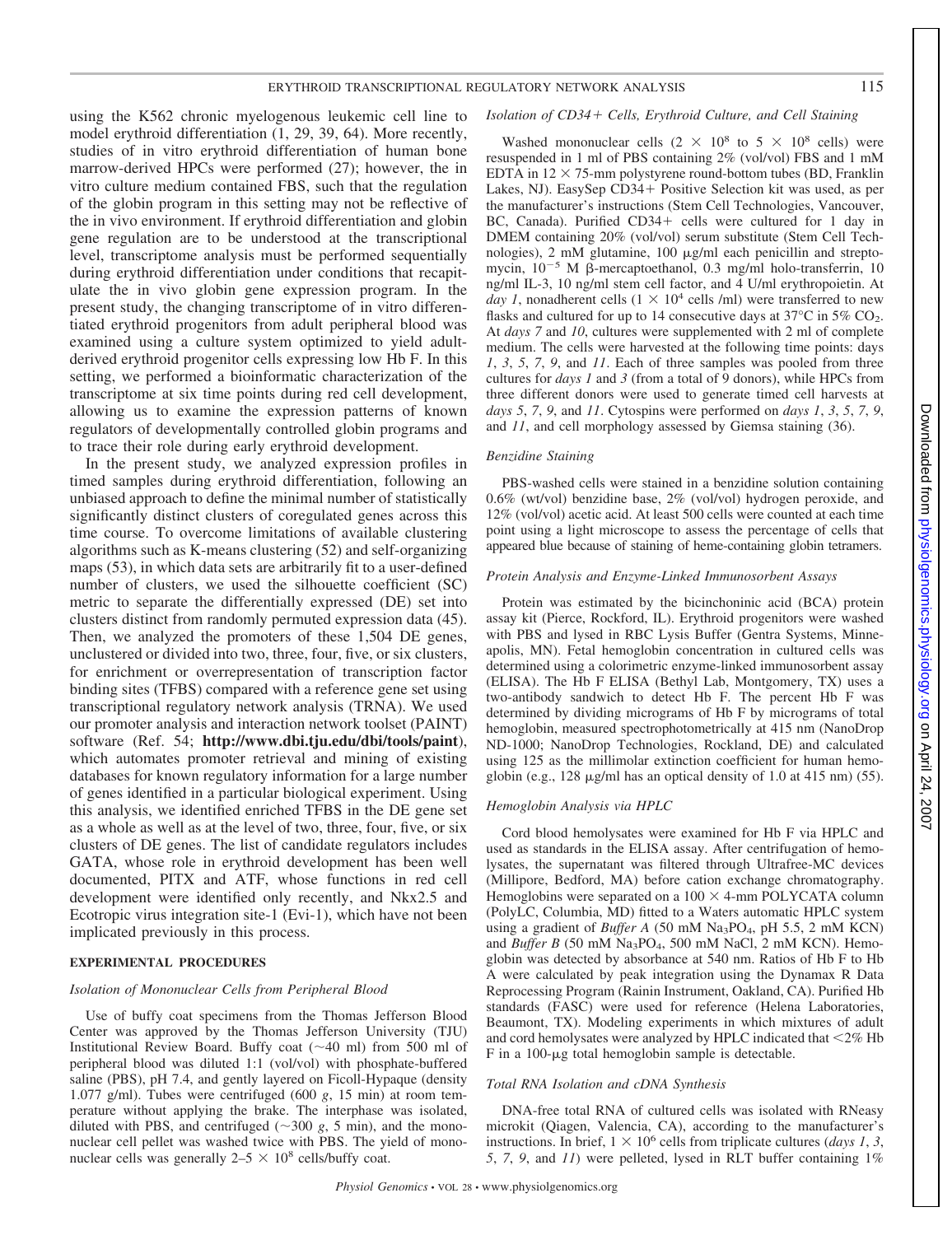(vol/vol)  $\beta$ -mercaptoethanol. DNase-treated RNA was ethanol precipitated and quantified on a NanoDrop ND-1000 spectrophotometer, followed by RNA quality assessment by analysis on an Agilent 2100 bioanalyzer (Agilent, Palo Alto, California). First-strand cDNA was synthesized using oligo(dT) and Superscript II RT (Invitrogen, Grand Island, NY). Alternatively, cDNA was prepared using OVATION RNA Amplification System (NuGen Technologies, San Carlos, CA).

# *Real-Time RT-PCR*

*Validation of DE genes.* cDNA was assayed in quadruplicate reactions using  $2 \times$  SYBR Green JumpStart TAQ Ready Mix (Sigma-Aldrich, St. Louis, MO) according to the SYBR Green protocol at the following input RNA concentrations: 2 ng, 0.2 ng, and 0.02 ng. Relative steady-state levels of mRNA expression of each gene and a reference gene (GAPDH) were assayed on an ABI 7900 (Applied Biosystems, Foster City, CA) using the relative quantification or " $2^{-\Delta \Delta C T}$ " method, essentially as described previously (1).

*Determination of*  $\gamma/\gamma + \beta$  *globin mRNA levels*. For globin gene mRNA expression, real-time PCR assays were performed in quadruplicate using degenerate primers (forward 5 -GTC TAC CCW TGG ACC CAG AGG TTC-3 , reverse 5 -GGC AAA GGT GCC CTT GAG R-3 ) (Integrated DNA Technologies, Coralville, IA) that simultaneously amplify both  $\gamma$ - and  $\beta$ -globin gene regions. Genespecific probes (G 5 -[FAM] AGA TGC CAT AAA GCA CC-3 , B 5 -[TET] GGC CTG GCT CAC C-3 ) (Applied Biosystems) were used in separate reactions to detect  $\gamma$ - and  $\beta$ -globin-amplified products. To document specificity of detection, plasmids containing cDNA for  $\gamma$ - or  $\beta$ -globin were used in individual real-time PCR assays, with detection of  $\gamma$ -globin template limited to reactions containing the  $\gamma$ -globin-specific probe and visa versa. A standard curve generated using increasing amounts of cultured erythroid progenitor cDNA (*day 9*) was used to confirm that the amplification efficiency of  $\gamma$ - and -globin transcripts was equivalent. The difference in cycle thresholds (CT) for  $\gamma$ - and  $\beta$ -globin amplification ( $\Delta$ CT) defines the fold increase in mRNA using the formula  $2e^{\Delta CT}$ , where e is the efficiency of amplification, derived from cDNA titration experiments. A titration of cDNA input showed a constant ratio of  $\gamma$ -globin to  $\beta$ -globin mRNA over a range of input amounts and facilitated determination of the percentage of  $\gamma$ -globin mRNA ( $\gamma/\gamma + \beta$ ) present in erythroid progenitors during development, using the following two equations:

*I*)  $\gamma + \beta = 100$ , where the percentages of  $\gamma$ -globin and  $\beta$ -globin  $mRNA = 100\%$ ; and

2)  $\beta/\gamma = 2e\Delta<sup>CT</sup>$ , where e is the average of the average efficiency of amplification for  $\gamma$ - and  $\beta$ -globin mRNA, CT is the cycle threshold, and  $\Delta^{\text{CT}}$  represents the difference in cycle thresholds for  $\beta$ - and  $\gamma$ -globin signals.

# *Microarray Methods*

*Linear amplification.* Ribo-SPIA-based RNA amplifications and target preparations were performed according to the manufacturer's instructions (Ovation Biotin System, NuGen). Briefly, first-strand cDNA was synthesized from 50 ng of total RNA using RT with a unique oligo(dT)/RNA chimeric primer. RNA was degraded by heating, and fragments served as primers for second-strand synthesis, yielding double-stranded cDNAs with RNA/DNA hetero-duplexes at one end. RNA in the hetero-duplexes was digested using RNase H added to the reaction with DNA polymerase and a second chimeric cDNA/cRNA primer (SPIA amplification primer). Amplification was continued using primer extension product hybridization to the target to reveal part of the priming site for subsequent primer hybridization and extension by strand displacement DNA synthesis. Amplified cDNA products were purified by Zymo Research DNA clean and concentrator (Zymo Research, Orange, CA).

*Fragmentation and biotin labeling.* cDNA amplification products were fragmented and chemically labeled with biotin to generate biotinylated cDNA targets. Finally, biotin-labeled product was purified on a DyeEx 2.0 spin column (Qiagen, Germantown, MD).

*Hybridization.* Fragmented and biotin-labeled target  $(2.5 \mu g)$  in  $200$   $\mu$ l of hybridization cocktail was used for each Affymetrix HG U133 Plus 2.0 array (Affymetrix, Santa Clara, CA). Target denaturation was done at 99°C for 2 min, and hybridization was performed for 18 h. Arrays were washed and stained using GeneChip Fluidic Station 450, and hybridization signals were amplified using antibody amplification with goat IgG (Sigma-Aldrich) and anti-streptavidin biotinylated antibody (Vector Laboratories, Burlingame, CA). Gene-Chips were scanned using a GeneArray scanner 3000 (Affymetrix).

*Bioinformatic analysis of mRNA expression profiling.* Fragmented biotin-labeled cDNA was hybridized to the Human Genome 133 Plus 2.0 oligonucleotide array chip (Affymetrix) containing 56,000 probe sets representing 34,000 well-characterized human genes. Chips were scanned with Affymetrix GeneChip Scanner 3000, and the data were scaled from each array to a target intensity value of 500 using GeneChip Operating Software (GCOS) v3.0. GeneSpring v7.2 (Silicon Genetics, Redwood City, CA) was utilized to set intensities less than zero to zero, normalize signal per chip to the 50th percentile, and normalize signal per gene to the median of each gene. The raw microarray data set (series no. GSE4655) can be accessed at the Gene Expression Omnibus (GEO) website (**http://www.ncbi.nlm.nih.gov/ geo/**). The complete list of *day 1* Present (P) calls is available in the Supplemental Materials (the online version of this article contains the supplemental data) including raw intensities of probe sets and gene identification information (Supplemental Table 1). Statistically significantly DE genes were identified from the normalized data using one-way analysis of variance (ANOVA), with analysis of the local false discovery rate employing a sliding window of 50 probe set *P* values (2, 14); the size of the window was chosen based on our group's experience with multiple data sets (11, 61). In contrast to overall false discovery rate (FDR) estimates, the local false discovery rate (*fdr*) estimates the false positive rate within a neighborhood of genes (chosen as 50 here). Often, as is the case in our data set, the choice of FDR threshold is not clear (e.g., why 10 and not 12%, or 14%, etc.?; with less-restrictive threshold resulting in an increasing no. of DE probe sets). In contrast, within a certain *fdr* range, the number of DE genes is relatively insensitive to the choice of a particular *fdr* threshold (2). This allows us to derive a differential gene expression list with a particular *fdr* threshold. A total of 1,953 probe sets were chosen as DE at a 10% local *fdr* threshold, which corresponds to allowing  $\sim$ 7% overall false positives.

*Gene annotation.* The expressed and DE lists were linked to the genome database NetAffx at the NetAffx Analysis Center (**http:// www.affymetrix.com**) using Microsoft Excel and Access, and discrepancies identified by cross-reference to **http://mriweb.moffitt.** usf.edu/mpv/ (19) were manually corrected in Supplemental Table 2. Gene Ontology (GO) functions were assigned using Database for Annotation, Visualization and Integrated Discovery (DAVID v2.0; **http:// david.abcc.ncifcrf.gov/**).

# *Clustering of DE Probe Sets*

Clusters of different sizes ranging from 2 to 10 were obtained using partitioning around mediods (PAM) (23). The quality of the clusters was evaluated using SC metric (49). SC is a combined measure of cohesion within a cluster and separation between clusters utilizing both inter- and intracluster distances as a ratio. Following the computational negative control approach of Pearson et al. (46), the SC of different PAM clusters of actual DE data were compared with the SC of the randomly permuted DE data. Differences between SC of the actual and randomized data allowed determination of the number of nonrandom clusters that were well distinguished from clusters of randomized data. On the basis of this difference, we chose to analyze PAM results based on two to six clusters. We manually constructed a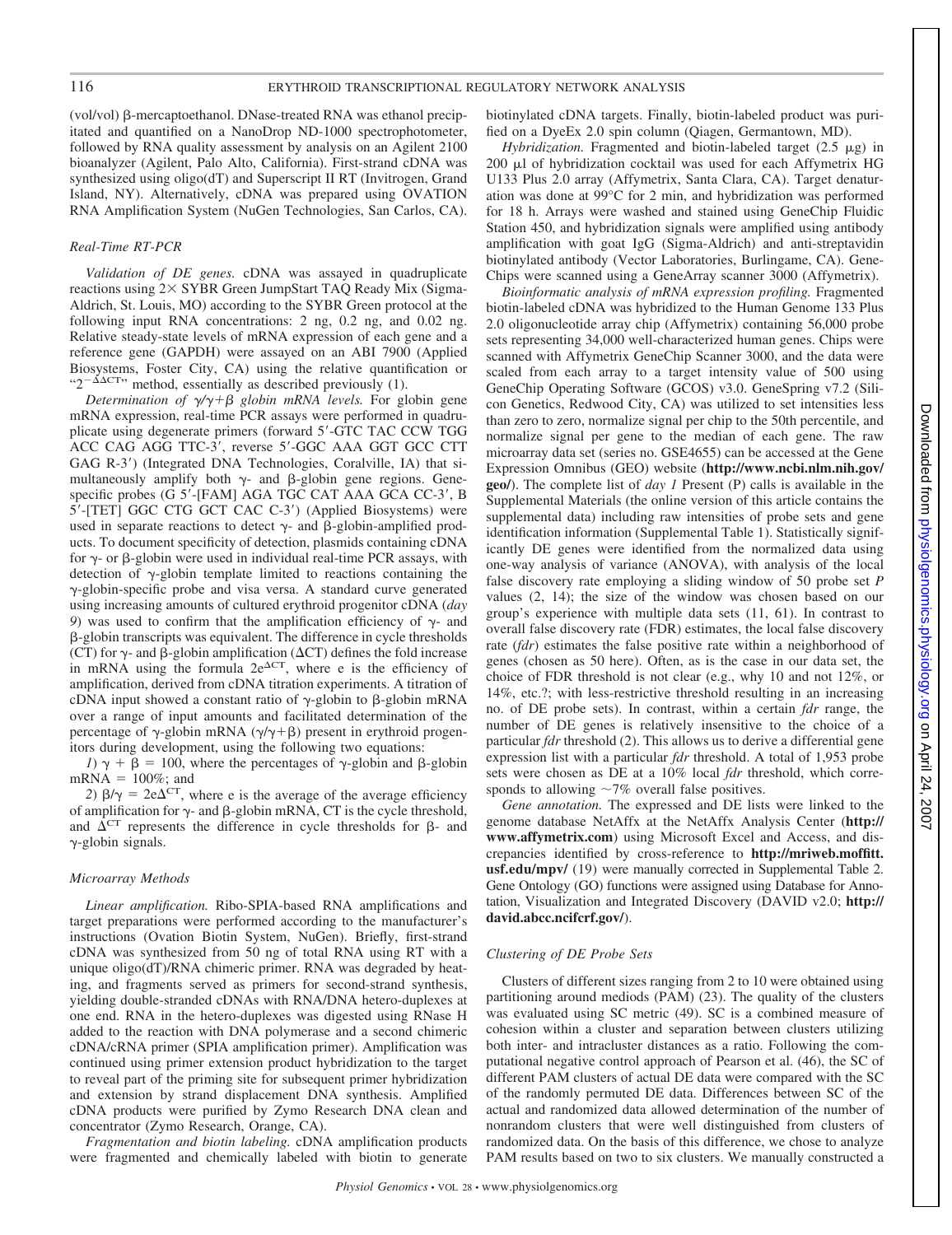hierarchical schematic to illustrate the dominant movement of probe sets from the DE set into increasing numbers of clusters.

#### *Transcriptional Regulatory Network Analysis*

With the use of PAINT, TFBS were analyzed within 1,000 base pairs (bp) upstream of the transcriptional start sites (TSS) in the DE gene set. Several array probes correspond to the same gene, and this redundancy must be removed before further analysis. The UniGene cluster identification number (ID) corresponding to each probe set was obtained through cross-reference with GenBank accession number. From the UniGene database, the corresponding Entrez gene ID was obtained and used to cross-reference with Ensembl IDs. The 1,953 DE probe sets mapped to 1,853 genomic locations (Ensembl annotation), of which 1,397 were unique. The TFBS were identified using TransfacPro 9.2 database (35) and associated MATCH software (25) with option for minimizing the sum of false positives and false negatives in the TFBS results. The enrichment analysis was performed for different cluster sets (2–6, from above), and the DE list was compared with different background reference sets. In the enrichment analysis, the "Factor" corresponding to the TFBS (as indicated by MATCH/ TRANSFACPro) was considered instead of the individual TFBS. This mapping allows us to account for the correlations in the positionweight matrices (PWMs) to a certain extent. A total of 264 TFBS families were considered. The enrichment *P* values based on hypergeometric distribution were adjusted for multiple testing using a FDR estimate (5). At each of the clustering levels, we do account for multiple testing using FDR correction for different TFBS enrichment *P* values. It should be noted that this FDR estimate may be conservative, as it does not account for the correlations among the TFBS present on different promoters. The correlations could arise because of the biological nature of coordinate action of different transcription factors (TFs) and because of similarity of PWMs of several TFs in the TRANSFAC database. The FDR method used might identify a higher number of TFs as being significant than if all correlations were taken into account. However, this is not fatal, given the limited number of predictions from our discovery approach. In the case of the hypothetical factor X family, all binding sites corresponding to the X family of TFs (FACTORX-1/V\$FACTORX-1\_02, FACTORX-1/V\$FAC-TORX-1\_03, FACTORX-2/V\$FACTORX-2\_02, FACTORX-2/ V\$FACTORX2\_03) would be grouped into one set. Those binding sites present in  $\geq 10\%$  of promoters in the particular set are presented.

#### *Isolation of Nuclear Extracts and Assessment of TF:DNA Binding Activity*

Cells were harvested, and nuclear extracts were prepared from erythroid cultures on *day 1* and *day 8* using Panomics Nuclear Extraction kit (Panomics, Fremont, CA). Briefly,  $1 \times 10^6$  cells were incubated in hypotonic buffer and dispersed, and nuclei were lysed in high-salt buffer. Protein was quantified using the BCA protein assay kit and NanoDrop spectrophotometer. Approximately  $75 \mu g$  of protein were isolated and stored in the presence of protease inhibitor cocktail. Nuclear extracts from *day 1* and *day 8* ( $\sim$ 7.5  $\mu$ g) were incubated with the biotin-labeled probe mix from the Panomics Protein/DNA TranSignal comboarray. Protein-bound probes were isolated via streptavidin, protein was removed, and the probes were hybridized to the array and visualized using chemiluminescence detection on X-ray film.

# **RESULTS**

# *In Vitro Erythroid Differentiation of Adult-Derived HPCs*

We implemented a single-phase liquid culture method for expansion and differentiation of HPC from adult blood samples, and we isolated RNA for expression profiling, protein for hemoglobin analysis, and cells for cytocentrifugation from cultures after *days 1*, *3*, *5*, *7*, *9*, and *11* in culture in serum-free medium containing erythropoietin, IL-3, and stem cell factor. Because before *day 5*, cell numbers are insufficient for all necessary analyses, for *day 1* and *day 3*, a pooling strategy was used (see Fig. 1). In this way, microarray analysis at all time points was performed in triplicate, with *days 1* and *3* each involving three arrays of pooled samples containing equal amounts of three RNA samples. That is, three different donors were used to generate one RNA sample for *day 1* and one for *day 3*. This was repeated two more times so that nine donors in all were used for triplicate pools of RNA for *days 1* and *3*.



Fig. 1. Schematic of experimental design. For examination of *days 1* and *3* of erythroid differentiation, CD34 + cells from 9 adult donors (*donors A–I*) were cultured and harvested on *days 1* and *3*; cells from 3 cultures were combined to generate hemolysate and RNA samples for triplicate analysis (*ABC*, *DEF*, and *GHI*). One microarray was generated with the pooled sample for each of *days 1* and *3*. For the later time points, 3 donors (*donors J*, *K*, and *L*) were used, and samples were removed from the culture at *days 5*, *7*, *9*, and *11*. Three microarrays were performed for each time point, as depicted.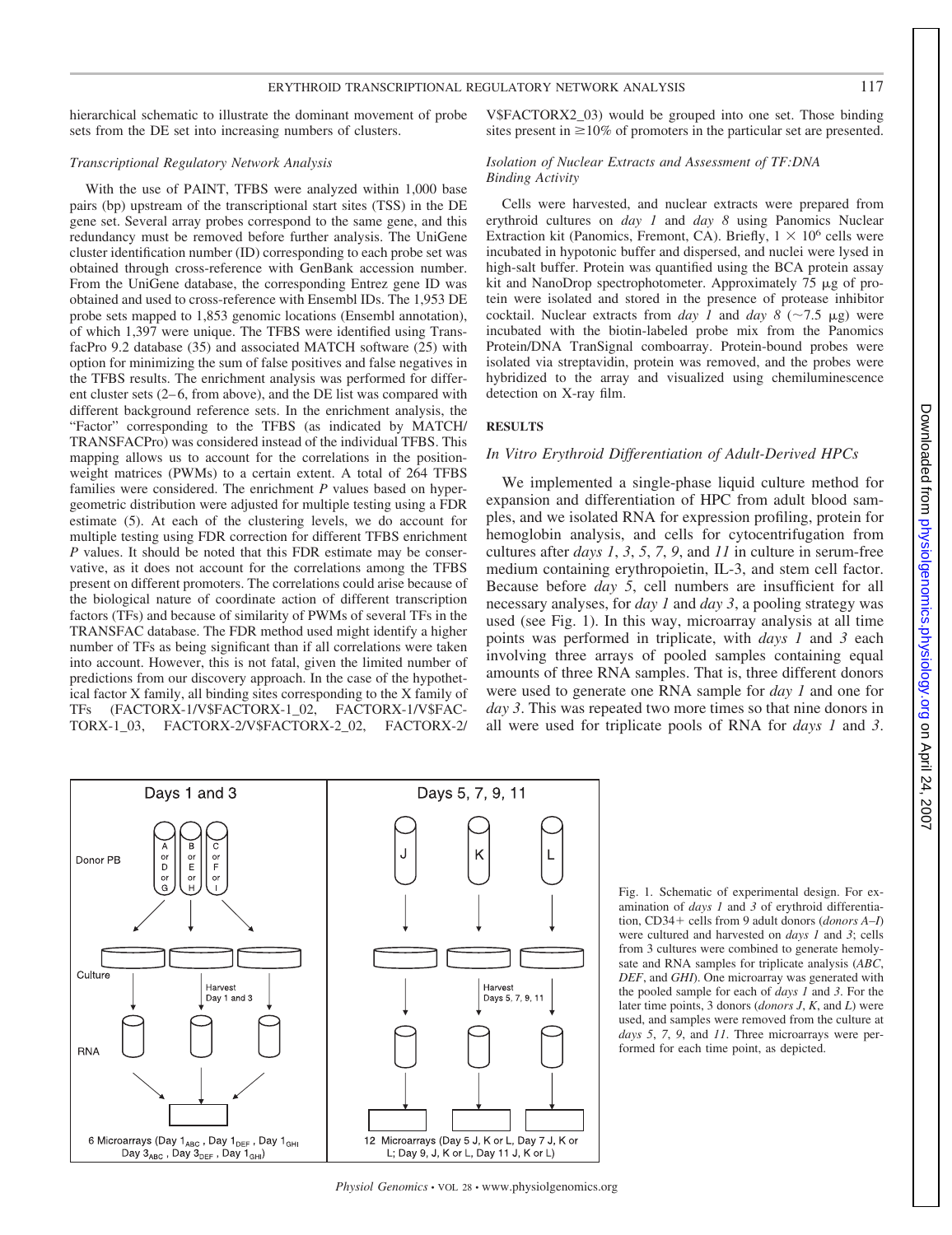Expression profiling at the later time points involved three donors representing biological replicates. Specifically, for *days 5*, *7*, *9*, and *11*, three donors were used to generate RNA at each time point. In total, 18 array hybridizations were analyzed (3 at each time point). Cell number rose from  $\sim$  2 million on *day* 5 to  $\sim$ 30 million on *day 13* (Fig. 2*A*), and the number of cells containing hemoglobin peaked on *day 9* at 80 –90% (Fig. 2*B*). Cells contained  $\sim$  4 pg/cell of hemoglobin on *day 5*, peaking at 5– 8.5 pg/cell between *days 9* and *11* (M. A. Keller, unpublished observations). Hb F determination showed that one of the cultures expressed  $\leq 2\%$  Hb F at all time points, while another expressed 3.2% Hb F at *day 9* before declining to 2.7% at *day 11* (Fig. 2*D*). Microscopic examination of stained, cytospun samples showed that the majority of cells were erythroid with condensed nuclei as well as enucleating red blood cells after 11 days (Fig. 2*C*).

# *Analysis of /*- *Globin mRNA Levels*

We developed a real-time RT-PCR assay with customdesigned, gene-specific, fluorescently labeled, minor-groove binder probes to assess changes in globin gene mRNA over time. A titration of cDNA input showed a constant ratio of  $\beta/\gamma$ -globin mRNA over a range of input amounts and facilitated determination of the percentage of  $\gamma$ -globin mRNA  $(\gamma/\gamma + \beta)$  present in erythroid progenitors during development (data not shown). This approach eliminates the need to calculate amounts of each mRNA relative to an internal control (GAPDH), greatly facilitating determination of  $\gamma / \gamma + \beta$  mRNA ratios in cultured cells. Transcript analysis from *day 5* to *day 11* demonstrated that the ratio of  $\gamma/\gamma + \beta$  is <3% at all times examined in two of the cultures, and in one culture, it is highest on *day 5* (12.8%), followed by a decrease to 3% on *day 11* (Fig. 3). Similar percentages of Hb F mRNA have been seen by others using in vitro erythroid differentiation of adult-derived HPC (38). These findings demonstrate individual variation in  $\gamma$ -globin gene expression that correlates with Hb F expression in this in vitro differentiation system. Thus we have cultured progenitors from adult blood under conditions that minimize expression of Hb F and recapitulate the in vivo state using a single-phase, totally defined, serum-free medium.

# *Analysis of DE Genes During Erythroid Differentiation*

Total RNA from *days 1*, *3*, *5*, *7*, *9*, and *11* was used to examine mRNA expression via Affymetrix U133 Plus 2.0 arrays. One-way ANOVA was used with a (local) *fdr* analysis to identify DE genes (Fig. 4). While the (global) FDR (5)

Fig. 2. Cell proliferation of CD34+ cells during in vitro erythroid differentiation. Cell numbers (*y*-axis, log scale) are plotted as a function of time in culture (*x*-axis) for 3 independent donor cultures (*A*). Hemoglobinization in these 3 cultures was measured by benzidine staining, and percent benzidine-positive cells (*y*-axis) as a function of time in days (*x*-axis) is shown (*B*). Cell morphology was examined using Giemsa staining, and representative microscope fields are shown at  $\times$ 40 magnification on *days 3*, *5*, *7*, *9*, and *11* (*C*). *D*: percent fetal globin (Hb F; *y*-axis) was measured in each culture and plotted as a function of days in culture (*x*-axis); for comparison, percent Hb F in 2 representative cord blood hemolysates (containing 77 and 91% Hb F) is shown at *left*.



*Physiol Genomics* • VOL 28 • www.physiolgenomics.org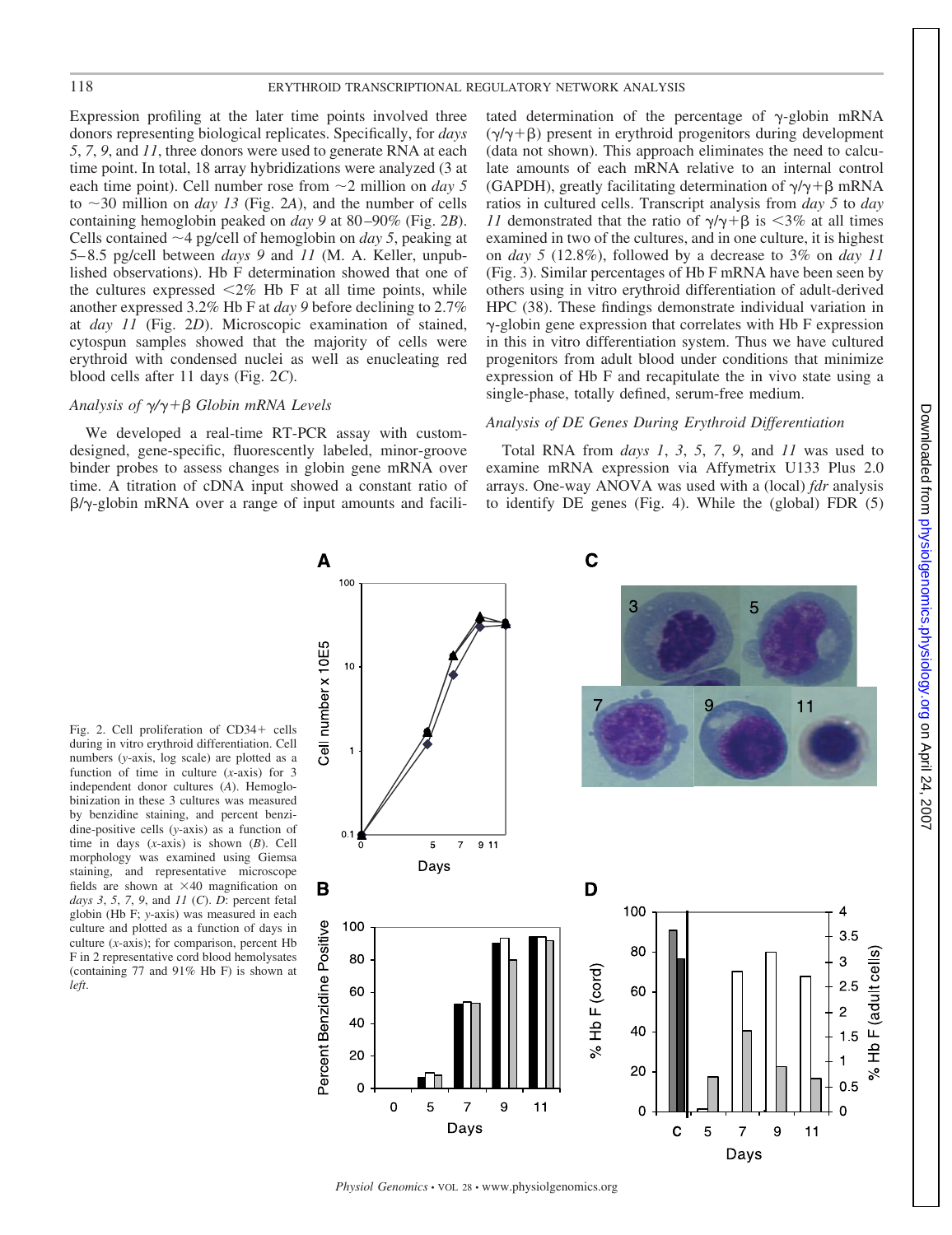

Fig. 3. Percent  $\gamma$ -globin mRNA in RNA from cultured adult-derived hematopoietic progenitor cells (HPCs). Real-time RT-PCR with a primer pair that amplifies both  $\gamma$ - and  $\beta$ -globin mRNA regions, followed by detection with gene-specific probes, was performed on cDNA from total RNA extracted from cultured cells.

estimates overall false positive rate, the *fdr* (2, 14) estimates as a function of gene index (sorted in ascending order of *P* values). When identifying DE genes, those with *P* values close to the chosen threshold have a significantly higher fraction of false positives than the genes with *P* values far below the threshold. A threshold is chosen based on the opportunity cost (in specificity) of predicting more genes as DE. The local *fdr* represents that opportunity cost and provides a robust metric for choosing the appropriate false positive rate threshold. For this study, we estimated the *fdr* within a neighborhood of 50 genes. A total of 1,953 probe sets were chosen as DE. By examination of the 1,953 DE probe sets for known functions, erythroid-specific genes of several classes were found among the upregulated genes. These included red cell surface antigens such as GLYA, Kell and Duffy; heme biosynthesis enzymes such as FECH and ALAS2; and members of the globin gene family. Erythroid-associated factor (ERAF), the protein that  $regulates \alpha$ -globin chain stability (16), is not expressed on *day 1*, is upregulated 10-fold on *day 3*, and is highly expressed at later time points as well. The downregulated gene set includes TFs (ELK3, ETS1, EVI2A, GATA-2, KLF12, NMYC, RUNX3 and ZNF521), signaling molecules (FLT3, JAK3, PRKCB1), and structural proteins [CD34, CD109, HLA-A, -B and -C, platelet endothelial cell adhesion molecule-1 (PE-CAM1)] whose expression has been seen in human peripheral blood  $CD34+$  cells (17). The complete list of DE probe sets

0.15

0.10

0.05

0.00

False Discovery Rate

global FDR local fdr

 $888988888$ 

with intensities at each time point is available as Supplemental Material (Supplemental Table 2).

Several genes were chosen for validation by real-time RT-PCR. When mRNA levels at *days 3*, *5*, *7*, *9*, and *11* were compared with those at *day 1*, the five genes examined were shown to be upregulated, confirming their classification as DE (Fig. 5). Three of the genes were chosen for follow-up because of their roles as TFs involved in globin gene regulation (BACH1, KLF1, GATA-1). Interestingly, three genes encoding markers for platelet development, SELP, platelet factor-4 (PF4), and proplatelet basic protein, showed 5-, 15-, and 22-fold upregulation with peak signal intensities of 400, 3,600, and 7,900 on *day 11*, respectively. Two other genes, ALAS2 and FECH, are enzymes in the heme biosynthesis pathway. Although the microarray analysis confirmed that ALAS2 is upregulated during erythroid development ( 250-fold), the magnitude of the change in expression is much higher when assessed using real-time RT-PCR  $(>1,000$ -fold). Also worthy of note, the microarray data show expression from the  $\gamma$ - and  $\beta$ -globin genes increasing  $\sim$  15-fold and 10-fold, respectively, over the 11-day time course. Real-time RT-PCR using SYBR Green detection showed larger fold changes for  $\gamma$ - (>100-fold) and  $\beta$ -globin (>1,000-fold) mRNA (data not shown). Differences in the fold change comparing microarray and real-time analysis are not unexpected, given that real-time RT-PCR analysis has a wider dynamic range compared with microarray analysis.

The DE gene set was compared with those identified in our prior study of hemin-induced erythroid differentiation of the erythroleukemic cell line, K562. When the 899 probe sets DE in the K562 study were compared with the 1,953 probe sets in the present study,  $\sim$ 100 genes were DE in both data sets (see Supplemental Table 3). Aside from erythroid-specific genes such as blood group antigens, heme biosynthesis enzymes and globins, the list showed several TFs (ATF3, CEBP $\beta$ , v-maf F, and several zinc-finger proteins) whose expression pattern increased during differentiation in both data sets and a transcriptional regulator (Wilm's tumor suppressor Wt1) whose expression decreased in both data sets. Interestingly, some probe sets that are DE in both data sets show divergent



2100

2000 1900

300 1400 500 600 700 800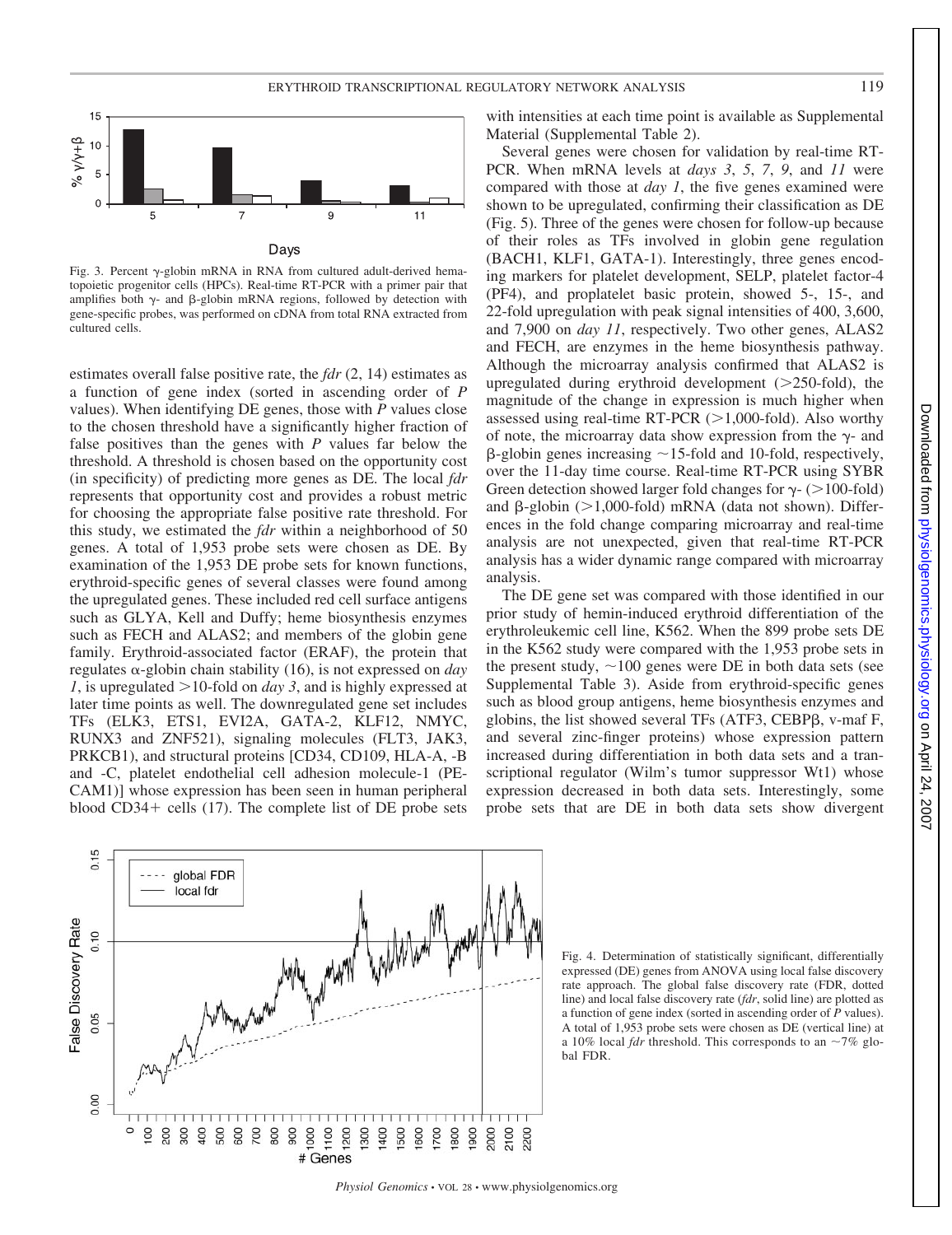

Fig. 5. Comparison of fold change from microarray expression profiling (open bars) to real-time RT-PCR analysis (gray bars) of a subset of genes identified as DE.

expression patterns, (e.g., upregulated in the BFUe data set and downregulated in the K562 data set), reinforcing well-known distinctions between primary cells and cancer cell lines.

# containing ankryin, the erythropoietin receptor, and  $\gamma$ -globin genes.

# *Identification of Coregulated Clusters of DE Genes*

After identifying the 1,953 DE probe sets, we analyzed them for shared expression patterns. A clustering metric (silhouette coefficient) (18) was used to examine the divergence from randomly permuted DE data when the DE list was segregated into increasing numbers of clusters, from 2 to 10. The DE probe sets can be divided into a number of clusters that are distinct from randomly permuted DE data. As shown in Fig. 6*A*, two to six clusters are distinct from randomly permuted DE data. We present a graphic representation of cluster assignments with temporal gene expression patterns in Fig. 6*B*. Cluster memberships are included in Supplemental Table 2. Although the greatest distance from random, and therefore the greatest confidence, is seen when the DE gene set is divided in two clusters, one up- and one downregulated, it is likely that regulatory information can be gained by further clustering into additional expression patterns. Therefore, transcriptional regulatory network analysis was done at all levels of clustering found to be distinct from randomly permuted data (e.g., 2, 3, 4, 5, and 6). Mean expression data from representative probe sets from each cluster are shown in Fig. 7. At the most basic level of two clusters, the upregulated genes in cluster C2-2 include many genes necessary to make a red blood cell, including the globins, heme biosynthesis enzymes, and membrane and surface proteins. On further clustering of the upregulated genes, they are distributed into three clusters, with C6-2 containing  $\alpha$ and  $\beta$ -globin,  $\beta$ -spectrin, and glycophorins-A, -B, and -E; C6-4 containing Duffy blood group antigen and NFE2; and C6-6

# *Functional Classification of DE Gene Set*

The 1,953 DE probe sets, representing 1,504 unique Uni-Gene IDs, were examined for GO functions. Those classified functions assigned to  $\geq 2\%$  of the genes were graphed, either in the unclustered set (DE1953) or at the six-cluster level (Fig. 8). In cluster C6-2, which contains several globin genes, blood group antigens, and glycophorins, there is an increased proportion of carrier and metal ion, protein, and receptor binding functions. It is the only cluster with  $\langle 2\% \rangle$  of gene functions made up of TFs. Cluster C6-3 contains genes with enzyme inhibitor functions, while C6-4 contains both transcription cofactor and ligase activity subsets, and C6-5 contains genes with oxidoreductase function.

#### *Analysis of Gene Clusters for Transcriptional Coregulation*

The potential coregulation of these genes in the unclustered set or in two, three, four, five, or six clusters was examined by identifying statistically enriched TFBS in the 1,397 promoters of genes in the DE gene set and after each level of clustering compared with a reference set. The enrichment of TF families was determined compared with three different reference lists, yielding different contextual results on TFs associated with distinct expression clusters. The first reference list, termed "array," encompasses 17,741 available promoters of all genes represented on the Affymetrix U133 Plus 2.0 array. This comparison would be expected to uncover regulators involved in hematopoietic gene expression, as this reference list includes promoters representing the entire human genome. The second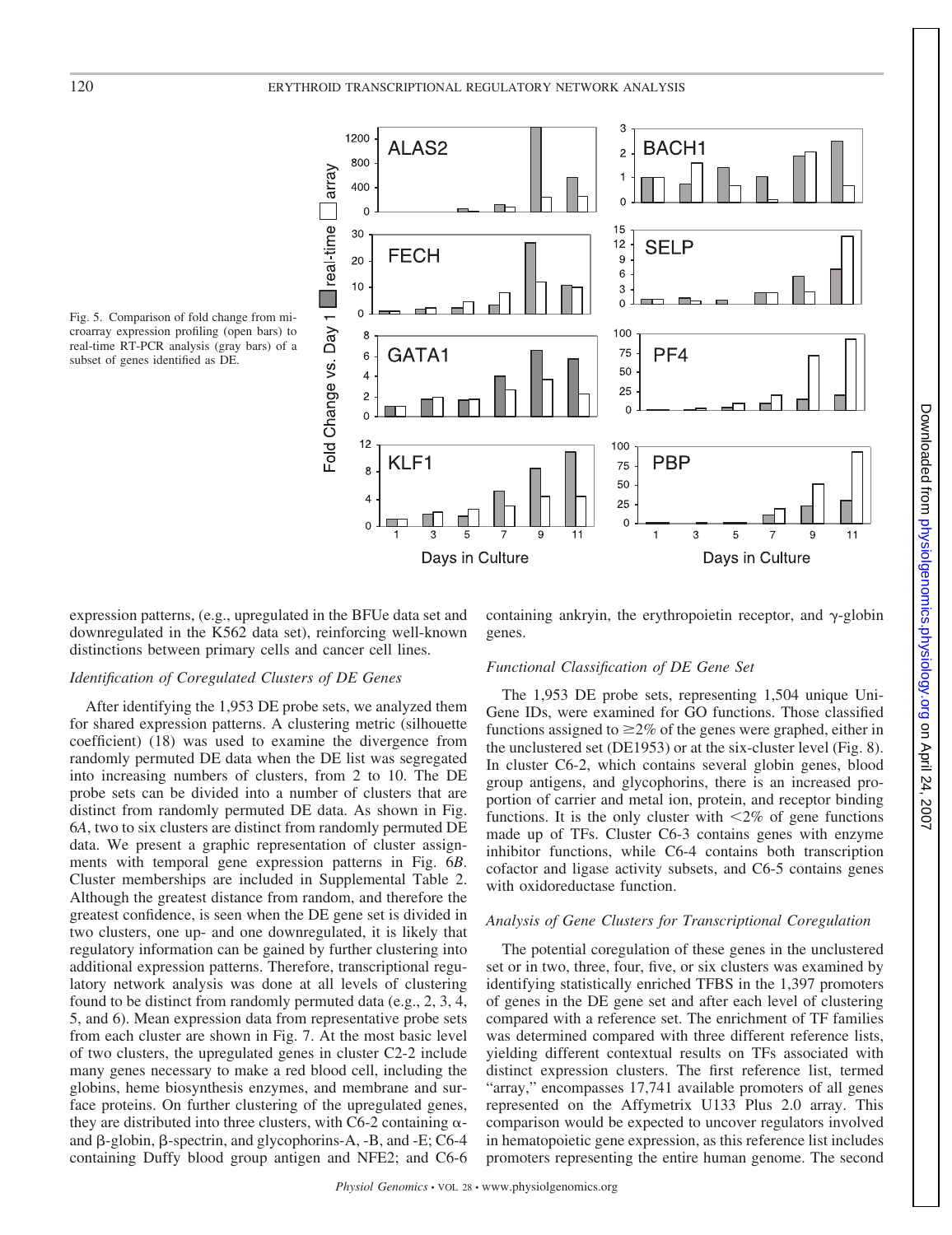



Fig. 6. Cluster analysis. A comparison of silhouette coefficients (SC) between partitioning around mediods (PAM) clusters of actual expression data (triangles) and randomly permuted expression data (box plots) is shown in *A*. Temporal expression patterns after varying levels of clustering from 2 to 6 are shown in *B*. Median intensity (*y*-axis) with standard deviation around the median is shown as a function of culture time in days (*x*-axis), with no. of DE probe sets in that specific cluster listed below cluster nos. Letter in parentheses next to each cluster designation indicates its classification of up- (U) or downregulated (D). Clusters, from 2 to 6, are graphically represented to illustrate paths of cluster emergence, with arrows representing the most dominant paths. In most cases, as clusters are further divided, a small fraction of probe sets are assigned to a cluster other than the indicated dominant paths. Cluster memberships of all DE probe sets are listed in Supplemental Table 2.

reference list of 9,846 promoters, termed "expressed," is composed of promoters of all genes expressed in the developing erythroid cultures (e.g., the total set of genes expressed on *day 1* plus the DE set). The comparison of DE genes to this reference list may identify factors that are involved in erythroid differentiation specifically, since the reference list includes the DE genes as well as genes expressed on *day 1* (before erythroid commitment); the *day 1* gene set includes both genes involved in self-renewal and genes involved in other hematopoietic lineages. The third comparison, "cluster to list," uses the DE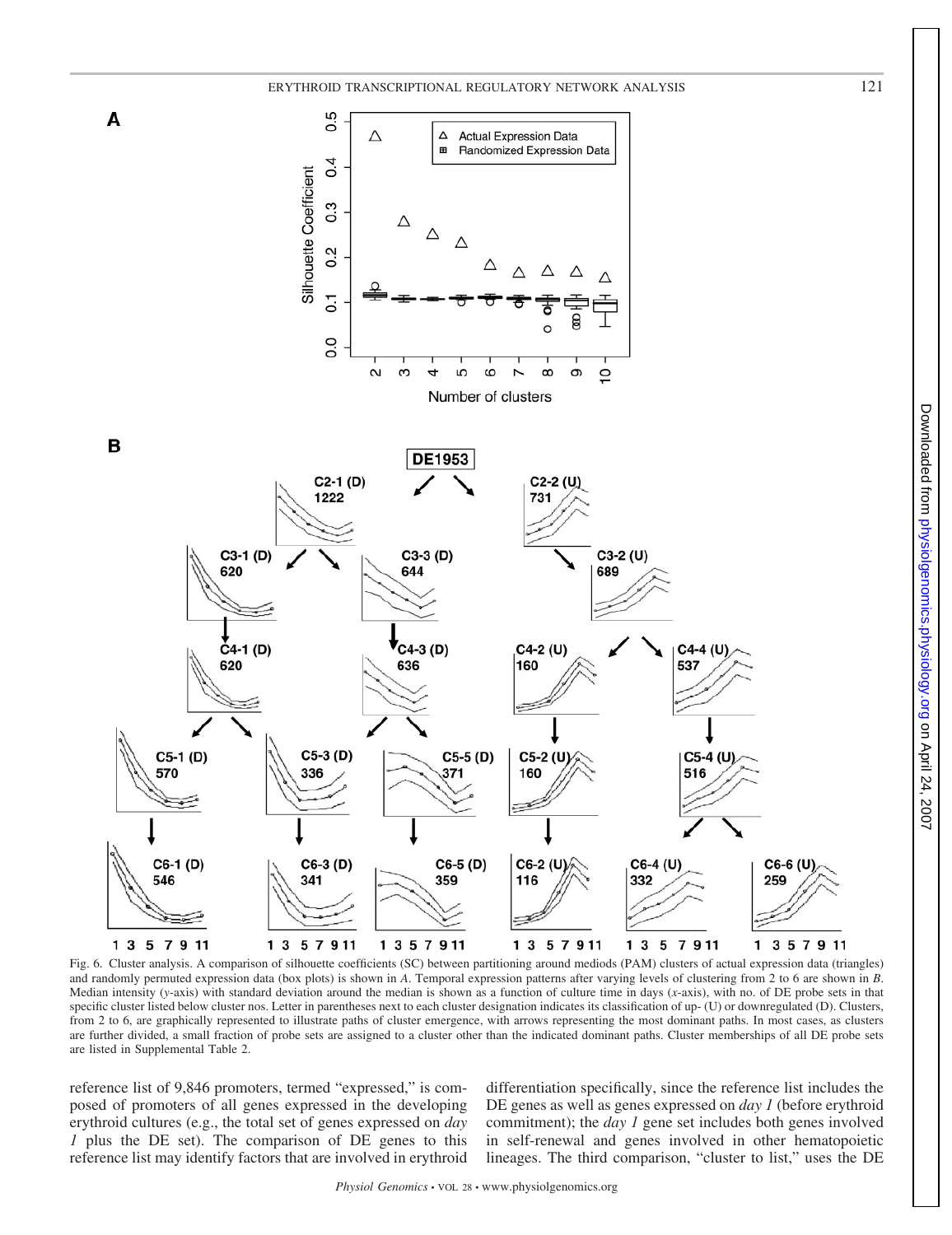

Fig. 7. Heat map of representative DE probe sets at the level of 6 clusters. Expression levels of 6 different genes in each of the clusters at the 6 time points during erythroid differentiation are depicted as heat maps (blue indicates low, while red indicates high expression). Gene symbols are shown to the *right*, with Affymetrix probe set designation below, and the corresponding graphs of temporal expression (from Fig. 6*B*) are shown at *top*.

gene set as the reference list, encompassing the promoters of all the DE genes. Because each of the reference sets corresponds to a different biological question being answered, the results from three analyses were not collated into one combined multiple testing correction but were analyzed separately. Each cluster is compared with the DE list, such that enriched TFBS may identify factors whose role is specific to that cluster of genes compared with sites involved in regulating the larger set of DE genes.

The unclustered DE gene set was examined for evidence of coregulated gene expression. Seventeen binding sites identified as statistically significantly overrepresented (FDR  $\langle 35\% \rangle$  in

Fig. 8. Bar graph of gene ontology functions in the DE set, unclustered, and at the 6-cluster level. The various categories of functions are listed in the key and indicated in the graph with different colors and fill patterns, with approximate percentages of the various functions listed for each cluster at the 6-cluster level. Functions represented by  $\langle 2\% \rangle$  of all functions at any cluster are combined in the "other" classification.

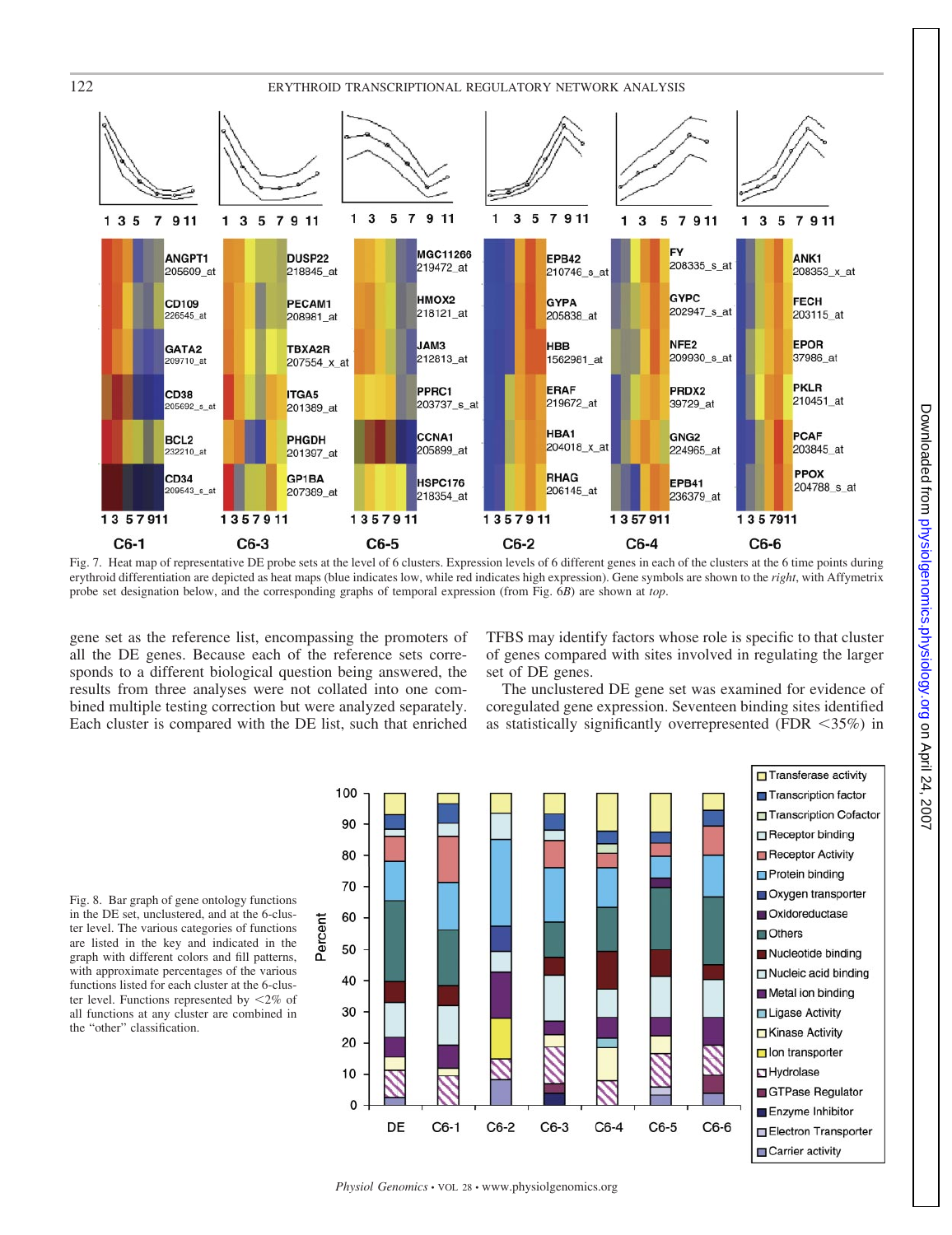# ERYTHROID TRANSCRIPTIONAL REGULATORY NETWORK ANALYSIS 123

Table 1. *Schematic of overrepresented factor-binding sites in the DE gene promoters after varying levels of clustering (0 – 6)*

|                         |             |         | 2 Clusters |       | 3 Clusters |         |         | 4 Clusters |         |         |         | 5 Clusters |         |         |         |         | 6 Clusters |         |         |         |            |                           |
|-------------------------|-------------|---------|------------|-------|------------|---------|---------|------------|---------|---------|---------|------------|---------|---------|---------|---------|------------|---------|---------|---------|------------|---------------------------|
| Factor-Binding Site     | DE          | $2 - 1$ | $2 - 2$    | $3-1$ | $3 - 2$    | $3 - 3$ | $4 - 1$ | $4 - 2$    | $4 - 3$ | $4 - 4$ | $5 - 1$ | $5 - 2$    | $5 - 3$ | $5 - 4$ | $5 - 5$ | $6 - 1$ | $6 - 2$    | $6 - 3$ | $6 - 4$ | $6 - 5$ | $6 - 6$    | RefS                      |
| ${\rm ATF}$             |             |         |            |       | ↑          |         |         |            |         |         |         |            |         |         |         |         |            |         |         |         |            | A, C                      |
| $\operatorname{ATF4}$   |             |         |            |       |            |         |         |            |         |         |         |            |         |         |         |         |            |         |         |         | $\uparrow$ | $\mathsf C$               |
| $\mathbf{C}\mathbf{P}2$ | $\mathbf X$ | J       |            |       |            |         |         |            |         |         |         |            |         |         |         |         |            |         |         |         |            | A, E                      |
| <b>CREB</b>             |             |         |            |       |            |         |         |            |         |         |         |            |         |         |         |         |            |         |         |         |            | A, C                      |
| <b>CREBATF</b>          |             |         |            |       |            |         |         |            |         |         |         |            |         |         |         |         |            |         |         |         |            | $\mathbf C$               |
| DEAF1                   |             |         |            |       |            |         |         |            |         |         |         |            |         |         |         |         |            |         |         |         |            | $\mathbf C$               |
| E12                     | $\mathbf X$ |         |            |       |            |         |         |            |         |         |         |            |         |         |         |         |            |         |         |         |            | A, E                      |
| E <sub>2F</sub>         |             |         |            |       |            |         |         |            |         |         |         |            |         |         |         |         |            |         |         |         |            | $\mathsf{C}$              |
| $E2F-1$                 |             |         |            |       |            |         |         |            |         |         |         |            |         |         |         |         |            |         |         |         |            | A, C                      |
| E2F-1:DP-1              |             |         |            |       |            |         |         |            |         |         |         |            |         |         |         |         |            |         |         |         |            | A, C                      |
| ELF-1                   |             |         |            |       |            |         |         |            |         |         |         |            |         |         |         |         |            |         |         |         |            | A, E                      |
| $Elk-1$                 | $\mathbf X$ |         |            |       |            |         |         |            |         |         |         |            |         |         |         |         |            |         |         |         |            | A, C                      |
|                         |             |         |            |       |            |         |         |            |         |         |         |            |         |         |         |         |            |         |         |         |            |                           |
| Ets (c-Ets-2)           |             |         |            |       |            |         |         |            |         |         |         |            |         |         |         |         |            |         |         |         |            | A, E                      |
| $Evi-1$                 |             |         |            |       |            |         |         |            |         |         |         |            |         |         |         |         |            |         |         |         |            | A, E, C                   |
| FOX homolog XFD2        |             |         |            |       |            |         |         |            |         |         |         |            |         |         |         |         |            |         |         |         |            | E                         |
| FOXA2 (HNF-3beta)       | $\mathbf X$ |         |            |       |            |         |         |            |         |         |         |            |         |         |         |         |            |         |         |         |            | A, E                      |
| FOXL1 (Freac-7)         |             |         |            |       |            |         |         |            |         |         |         |            |         |         |         |         |            |         |         |         |            | E                         |
| <b>GABP</b>             |             |         |            |       |            |         |         |            |         |         |         |            |         |         |         |         |            |         |         |         |            | $\mathbf C$               |
| <b>GATA</b>             | $\mathbf X$ |         |            |       |            |         |         |            |         |         |         |            |         |         |         |         |            |         |         |         |            | A, E                      |
| <b>HLF</b>              | $\mathbf X$ |         |            |       |            |         |         |            |         |         |         |            |         |         |         |         |            |         |         |         |            | $\mathbf{A}$              |
| $HNF-1$                 | $\mathbf X$ |         |            |       |            |         |         |            |         |         |         |            |         |         |         |         |            |         |         |         |            | A, E                      |
| $\operatorname{IRF}$    |             |         |            |       |            |         |         |            |         |         |         |            |         |         |         |         |            |         |         |         |            | A, E                      |
| <b>KROX</b>             | $\mathbf X$ |         |            |       |            |         |         |            |         |         |         |            |         |         |         |         |            |         |         |         |            | A                         |
| Lmo2 complex            | $\mathbf X$ |         |            |       |            |         |         |            |         |         |         |            |         |         |         |         |            |         |         |         |            | A, E                      |
| <b>MAZ</b>              | $\mathbf X$ |         |            |       |            |         |         |            |         |         |         |            |         |         |         |         |            |         |         |         |            | $\mathbf E$               |
| Muscle TATA box         | $\mathbf X$ |         |            |       |            |         |         |            |         |         |         |            |         |         |         |         |            |         |         |         |            | A, E, C                   |
| Myb (c-Myb)             |             |         |            |       |            |         |         |            |         |         |         |            |         |         |         |         |            |         |         |         |            | A, C                      |
| Myb (v-Myb)             |             |         |            |       |            |         |         |            |         |         |         |            |         |         |         |         |            |         |         |         |            | $\mathbf{A},\,\mathbf{C}$ |
| MYEF-2 (MEF2)           |             |         |            |       |            |         |         |            |         |         |         |            |         |         |         |         |            |         |         |         |            | $\mathsf C$               |
| NF-kappaB               | $\mathbf X$ |         |            |       |            |         |         |            |         |         |         |            |         |         |         |         |            |         |         |         |            | A, E                      |
| <b>NKX2.5</b>           |             |         |            |       |            |         |         |            |         |         |         |            |         |         |         |         |            |         |         |         |            | A, E, C                   |
| $\rm NRF2$              |             |         |            |       |            |         |         |            |         |         |         |            |         |         |         |         |            |         |         |         |            | $\mathbf C$               |
| PAX                     |             |         |            |       |            |         |         |            |         |         |         |            |         |         |         |         |            |         |         |         |            | $\mathbf C$               |
| PAX3                    |             |         |            |       |            |         |         |            |         |         |         |            |         |         |         |         |            |         |         |         |            | $\mathsf{C}$              |
| PAX6                    |             |         |            |       |            |         |         |            |         |         |         |            |         |         |         |         |            |         |         |         |            | $\mathsf C$               |
| PITX2                   |             |         |            |       |            |         |         |            |         |         |         |            |         |         |         |         |            |         |         |         |            | $\mathsf C$               |
|                         |             |         |            |       |            |         |         |            |         |         |         |            |         |         |         |         |            |         |         |         |            | $\mathbf E$               |
| PolyA binding           | $\mathbf X$ |         |            |       |            |         |         |            |         |         |         |            |         |         |         |         |            |         |         |         |            |                           |
| POUF1 (Pit-1)           | $\mathbf X$ |         |            |       |            |         |         |            |         |         |         |            |         |         |         |         |            |         |         |         |            | $\mathbf E$               |
| RUNX1 (AML)             | $\mathbf X$ |         |            |       |            |         |         |            |         |         |         |            |         |         |         |         |            |         |         |         |            | ${\bf E}$                 |
| RUNX2                   | $\mathbf X$ |         |            |       |            |         |         |            |         |         |         |            |         |         |         |         |            |         |         |         |            | $\mathbf E$               |
| SMAD3                   |             |         |            |       |            |         |         |            |         |         |         |            |         |         |         |         |            |         |         |         |            | E                         |
| $Sox-5$                 | $\mathbf X$ |         |            |       |            |         |         |            |         |         |         |            |         |         |         |         |            |         |         |         |            | A, E                      |
| Sp3                     |             |         |            |       |            |         |         |            |         |         |         |            |         |         |         |         |            |         |         |         |            | E                         |
| TCF-4                   |             |         |            |       |            |         |         |            |         |         |         |            |         |         |         |         |            |         |         |         |            | A, E, C                   |

Factor-binding sites, listed alphabetically, enriched in the unclustered (differentially expressed; DE) gene promoters (x), or after different clustering levels (2–6) are indicated by the arrows, with upward arrows ( $\uparrow$ ) for transcription factor-binding sites in upregulated clusters and downward arrows ( $\downarrow$ ) in downregulated clusters. Overrepresented sites were determined relative to 3 different reference sets (RefS): the array (A), the expressed gene set (E), or the DE list (C); and, when enrichment is found in one set and/or another, it is listed in the far-*right* column.

the DE group are summarized in the first column of Table 1 ("x") with *P* values and binding site enumerations listed in Supplemental Table 4. In clusters where adjusted *P* values were 35%, the top several binding sites for TFs known to play a role in hematopoiesis are included in this group. Among these are GATA-1, Lmo2 complex, MAZ, and RUNX1 (AML1) as well as cell cycle-specific TFs E2F and CREB-ATF.

Next, statistically significant TFBS enrichments were determined in the DE set after each level of clustering from two to six compared with the three reference sets. Of the TFBS identified in the unclustered DE set, enrichment of six [hepatic leukemia factor (HLF), RUNX1, RUNX2, POUF1, KROX, and MAZ] binding sites is no longer significant once the list is divided into two or more clusters. This may indicate that these sites are important in regulation of genes that are both up- and downregulated during erythroid differentiation. In fact, the percentage of promoters that contain one or more copies of these TFBS is not significantly different in the down- and upregulated clusters (C2-1 and C2-2, respectively). For example, the percentage of HLF TFBS-containing promoters in C2-1 and C2-2 is 11% in both.

Of the 17 TFBS identified as enriched in the unclustered list, 5 (E12, CP2, polyA binding, NF- $\kappa$ B, and Sox-5) are enriched in the downregulated clusters (Table 1, downward arrows) starting with the 1,221 promoters in C2-1 through to the 546 promoters in C6-1. Sp3, Nkx2.5, c-Ets-2, SMAD3 IRF, and NRF are newly identified in the downregulated cluster C3-1. The promoters of the other downregulated cluster, C3-3, are enriched for the TFBS of NRF2, GABP, Elk-1, E2F, and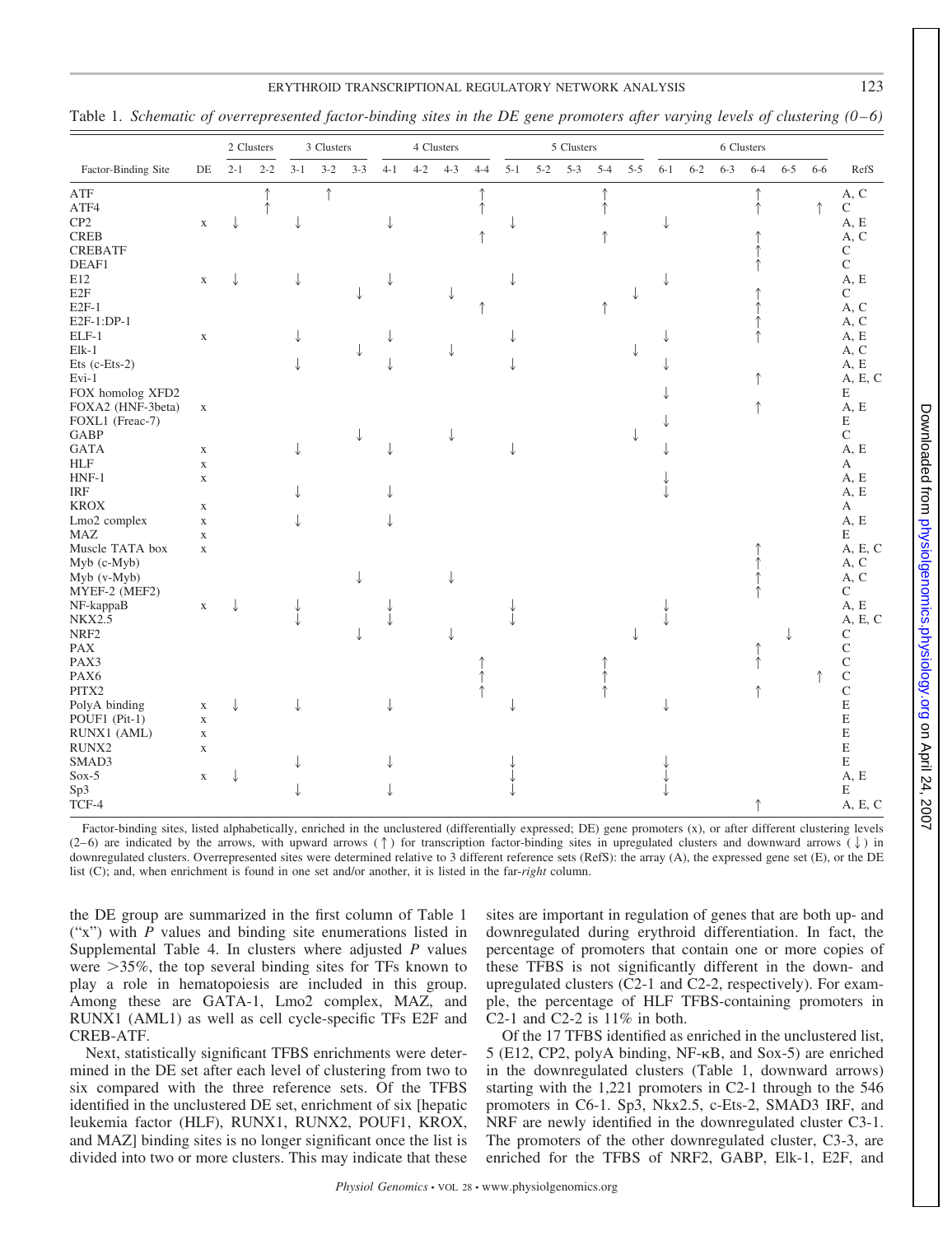Table 2. *Candidate regulators of up- and downregulated genes identified by PAINT analysis evaluating overrepresentation of factor-binding sites in DE gene promoters*

#### *Enriched in downregulated clusters*

c-Ets-2, CP2, E12, ELF-1, Elk-1, FOXL1 (Freac-7), GABP, GATA, HNF-1, IRF, Lmo2 complex, NF-KB, Nkx2.5, NRF-2, polyA binding protein, SMAD-3, Sox-5, Sp3, XFD-2

# *Enriched in upregulated clusters*

ATF, ATF4, c-myb, CREB, CREBATF, DEAF-1, E2F, E2F-1, E2F-1:DP-1, Evi-1, FOX2A (HNF-3ß), MYEF-2, Muscle TATA, Pax, Pax-3, Pax-6, PITX, TCF-4, v-myb

#### *Enriched in unclustered only*

HLF, KROX, MAZ, POUF-1 (Pit-1), RUNX (AML1), RUNX2 (corebinding factor)

Overrepresented factor-binding sites present in one or more downregulated or upregulated gene clusters are listed. Downregulated clusters include C2-1, C3-1 and C3-3, C4-1, C4-3, C5-1, C5-3, C5-5, C6-1, C6-3, and C6-5, indicated by "(D)" next to expression patterns in Fig. 6*B.* Upregulated clusters include C2-2, C3-2, C4-2, C4-4, C5-2, C5-4, C6-2, C6-4, and C6-6, indicated by "(U)" next to expression patterns in Fig. 6*B*. PAINT, promoter analysis and interaction network toolset.

v-myb. At the level of six clusters, two TF binding sites (FOXL1 and FOX homolog XFD-2) are newly identified as enriched in the downregulated cluster C6-1.

In examining TFBS identified in upregulated clusters (those indicated by upward arrows, Table 1), we found fewer sites are enriched at the lower levels of clustering. At the two-cluster level, the TFBS for ATF and ATF4 are overrepresented in C2-2, with both sites persisting in the upregulated clusters through to C6-4 (ATF) and both C6-4 and C6-6 (ATF4). At the four-cluster level, upregulated cluster C4-4 shows enrichment for five newly identified factor binding sites: CREB, E2F1, Pax3, Pax6, and PITX2. All continue to be enriched in C5-4. When the clustering reaches six, enrichment of Pax3 sites segregates to C6-4, while Pax6 enrichment is seen in C6-6. Eight TFBS are newly identified at the six-cluster level, overrepresented in C6-4, including Evi-1 and TCF4.

# *Reference Set Differences*

In total, 44 TFBS were identified as enriched (Table 1). While the majority of TFBS enriched in promoters of genes in downregulated clusters (downward arrows in Table 1) were identified in both the array and expressed reference set comparisons ("A, E" in "RefS" column in Table 1), the majority of the TFBS enriched in promoters of genes in upregulated clusters (upward arrows in Table 1) were identified when the reference set was the array or the DE set, not the expressed set. The cluster-to-list analysis, examining enrichment in each cluster compared with the DE set, resulted in 11 TFBS not identified with the other reference sets (those with "C" only in RefS column, Table 1).

# *Compilation of Candidate Regulators of Up- and Downregulated Genes*

A listing of candidate transcriptional regulators whose TFBS were found to be enriched in one or more clusters of up- or downregulated sets is summarized in Table 2. Closely related TFs are found in the same list, for example, several CREB and E2F family members in the upregulated genes, GABP and NRF2 as putative regulators of the downregulated genes, and the RUNX family members as putative regulators of both upand downregulated genes. This list contains TF families already known to play a role in hematopoietic gene regulation (GATA, Evi-1, RUNX, myb) along with many factors whose role in hematopoietic lineage commitment and differentiation has heretofore been unknown.

# *Examination of TF Binding Activity in Day 1 and Day 8 Erythroid Progenitors*

We examined binding to a set of consensus TFBS using nuclear extracts from early (*day 1*) and late (*day 8*) stages of erythroid differentiation. Binding of nuclear proteins to biotintagged consensus oligonucleotides followed by hybridization to membrane and chemiluminescent detection was performed using Panomics TransSignal arrays (21). We chose to examine Evi-1, whose TFBS was enriched in cluster C6-4 compared with all three reference sets. Steady-state mRNA for Evi-1 decreases during erythroid differentiation (Fig. 9), and this is inversely correlated with the differential expression of genes in C6-4, which increase over time. This would be consistent with Evi-1 acting as a transcriptional repressor for these target genes, such that when it is expressed and functional, the genes are repressed, and when it is absent or nonfunctional, the target genes are expressed. The TransSignal array data support this model, showing considerable binding activity at *day 1* but not at *day 8* (Fig. 9, *inset*); both experiments use equivalent amounts of protein ( $\sim$ 7.5  $\mu$ g) and are exposed for equivalent amounts of time (20 min). Binding activity to Evi-1 TFBS is not detectable on *day 8*, even with a longer exposure to X-ray film (2 h, data not shown). The ability to use nuclear extracts from primary human HPCs to examine TF function will be useful in examining gene regulation during erythroid differentiation. Thus both steady-state mRNA levels and DNA binding activity to Evi-1 TFBS suggest a transcriptional silencer role for this factor in upregulation of some genes upregulated late in culture.



Fig. 9. Evi-1 mRNA levels decrease with erythroid differentiation and correlate with DNA binding activity. Plot of Evi-1 mRNA expression as assessed by ratio of Evi-1 probe set 226420at\_ to GAPDH probe set on Affymetrix arrays. *Inset* shows DNA binding activity in nuclear extracts derived from *day 1* and *day 8* progenitor cells. Equivalent amounts of extract ( $\sim$ 7.5 µg protein each) were used to examine transcription factor binding activity on Panomics Combo TranSignal array and exposed to X-ray film for 20 min each. The portion of the array containing the Evi-1 consensus transcription factor binding sites is shown for *day 1* (*top*) and *day 8* (*bottom*) arrays.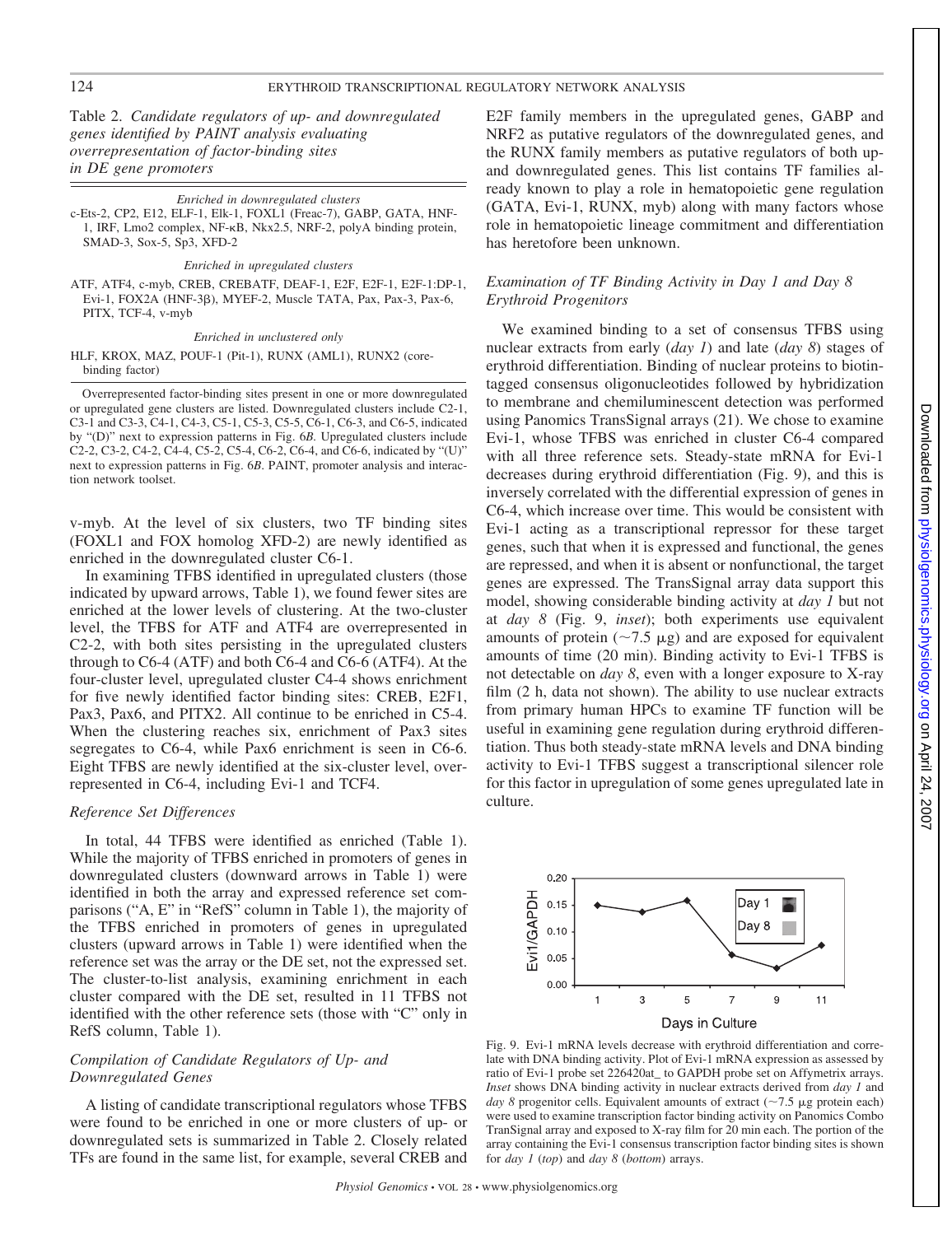# **DISCUSSION**

# *Establishment of In Vitro Erythroid Differentiation System*

This study employed an in vitro culture system to examine early transcriptional events leading to erythroid commitment of human HPCs in the absence of FBS. Hemoglobin analysis, at both the RNA and protein levels, indicated that erythroid progenitor cells produced using this method express predominantly adult globins. Thus, the in vitro culture system permits the study of transcriptional regulation under conditions that mimic development. Microarray expression profiling of triplicate samples at six time points during an 11-day differentiation regimen allowed for statistical analysis to identify DE genes.

# *Identification of DE Genes During Erythroid Differentiation*

The expression profile study design, using three replicates at each time point, allowed for statistical determination of DE without using a raw signal intensity cutoff to determine differential expression, such that low-abundance mRNAs including those encoding transcriptional regulators and signaling molecules were included in the DE list. Upregulated genes included those known to be critical to red cell development including structural proteins and enzymes specific to the erythroid lineage, such as the globins, blood group antigens and heme biosynthesis enzymes. Downregulated genes included cell cycle regulators and TFs regulating hematopoietic progenitors.

Three genes, P-selectin, PF4, and platelet basic protein, heretofore thought to be platelet specific, were found to be upregulated by microarray, and this upregulation was validated by real-time RT-PCR analysis. There are at least two explanations for this finding. It is possible that a minor fraction of megakaryocyte precursors survive under erythroid culturing conditions. Alternatively, these genes may have an unrecognized role in normal erythropoiesis. Recently, integrin- $\alpha$ IIb (15) and PECAM (4) were found to be expressed in erythroid progenitors. Since the erythroid and megakaryocytic lineages share a common progenitor, these findings may not be unexpected.

# *Clustering Metric Identifies Levels of Coexpression*

Given that clustering of DE genes can facilitate identification of genes sharing common temporal expression patterns, we hypothesized that examination of promoters of genes represented in a given cluster that share TFBS would uncover coregulation by transcriptional regulators. While many bioinformatics packages, including GeneSpring, allow for clustering of DE genes into an arbitrary, user-defined number of clusters, we used a clustering metric to examine the potential number of clusters whose members share an expression pattern distinct from randomly permuted data. In this way, we determined that our DE gene set can be divided into clusters ranging from two to six with different temporal patterns of expression. Further clustering was not distinct from such randomly permuted data. Next, we used a family analysis, examining the enrichment of TFBS, made up of all transcriptional regulatory elements that are bound by a given factor. Enrichment analysis is based on the principle that, if the site or sites for the factor were present in a greater number compared with a reference set, this site may play a role in the regulation of the genes in that cluster containing the site. Obvious caveats include the fact that enrichment of one site may not be sufficient, since multiple interactions may be required involving multiple TFBS. Furthermore, enrichment and functional utilization are not necessarily equivalent, and further experimentation involving gel shifts with TFBS-containing oligonucleotides and knockdown, knockout, and/or chromatin occupancy studies are required to validate functionally the role of enriched TFBS. Enrichment for a TFBS could signify binding of a different factor than the one initially described to bind to this site. Finally, a TFBS highly prevalent in the genome could play a critical role in the process being studied but be missed in this analysis, since its frequency already may be high in the reference lists used for comparison.

# *Comparison of DE List with Other Studies of Erythroid Development*

In addition, the DE gene list was compared with that of Komor et al.  $(27)$  in which bone marrow-derived CD34+ cells were differentiated toward the erythroid, granulocyte, or megakaryocyte lineage over an 11-day period. Of the DE probe sets in the erythroid lineage in their study, there were 60 unique UniGene IDs, and of these, 31 are shared with the present study and include many erythroid-specific genes such as ALAS2, GYPA, RHD, and ANK1. The "signature" of the erythroid lineage described in their data set was highlighted by upregulation of two GTPases, RAP1GA1 and ARHGAP8, both upregulated also in our data set, and downregulation of Mina53, GLMN (FAP48), and MAX gene-associated protein (MGA). GLMN is in our downregulated DE set. Probe sets for MGA and MINA show decreased expression over time, but neither were classified as DE after ANOVA. Although there are significant commonalities between the two studies, our study of erythroid differentiation identifies a considerably larger set of DE genes, and, importantly, the culturing conditions used by Komor et al. included FBS, and no characterization of globin expression was presented.

We examined our data set for genes whose gene products recently have been implicated in erythroid development. Annexin 1 (ANXA1) was reported to be critical to erythroid differentiation after showing that its knockdown in K562 cells decreased hemin-induced erythroid differentiation (20). However, in our study, ANXA1 is downregulated 20-fold during erythroid differentiation, suggesting its role may be limited to hemin-induced hemoglobinization of K562 cells. Another study in K562 cells suggested that expression of transglutaminase 2 (TGM2) was important in erythroid differentiation (22), and, in our study, expression of TGM2 is upregulated on arrays 63-fold during erythroid differentiation. Growth arrest and DNA damage-inducible transcript 34 (GADD34), also known as protein phosphatase 1, regulatory subunit 15A (PPP1R15A), was shown to be important to hemoglobin synthesis in a Gadd34-null mouse model (44). Competition was proposed between GADD34 and eukaryotic translation initiation factor-2 $\alpha$  (eIF2 $\alpha$ ) kinase 1, also known as HRI, for regulation of the phosphorylation state of eIF2 $\alpha$ , such that GADD34-null mice demonstrate a thalassemic phenotype. In our system, GADD34 is upregulated more than fivefold during erythroid commitment.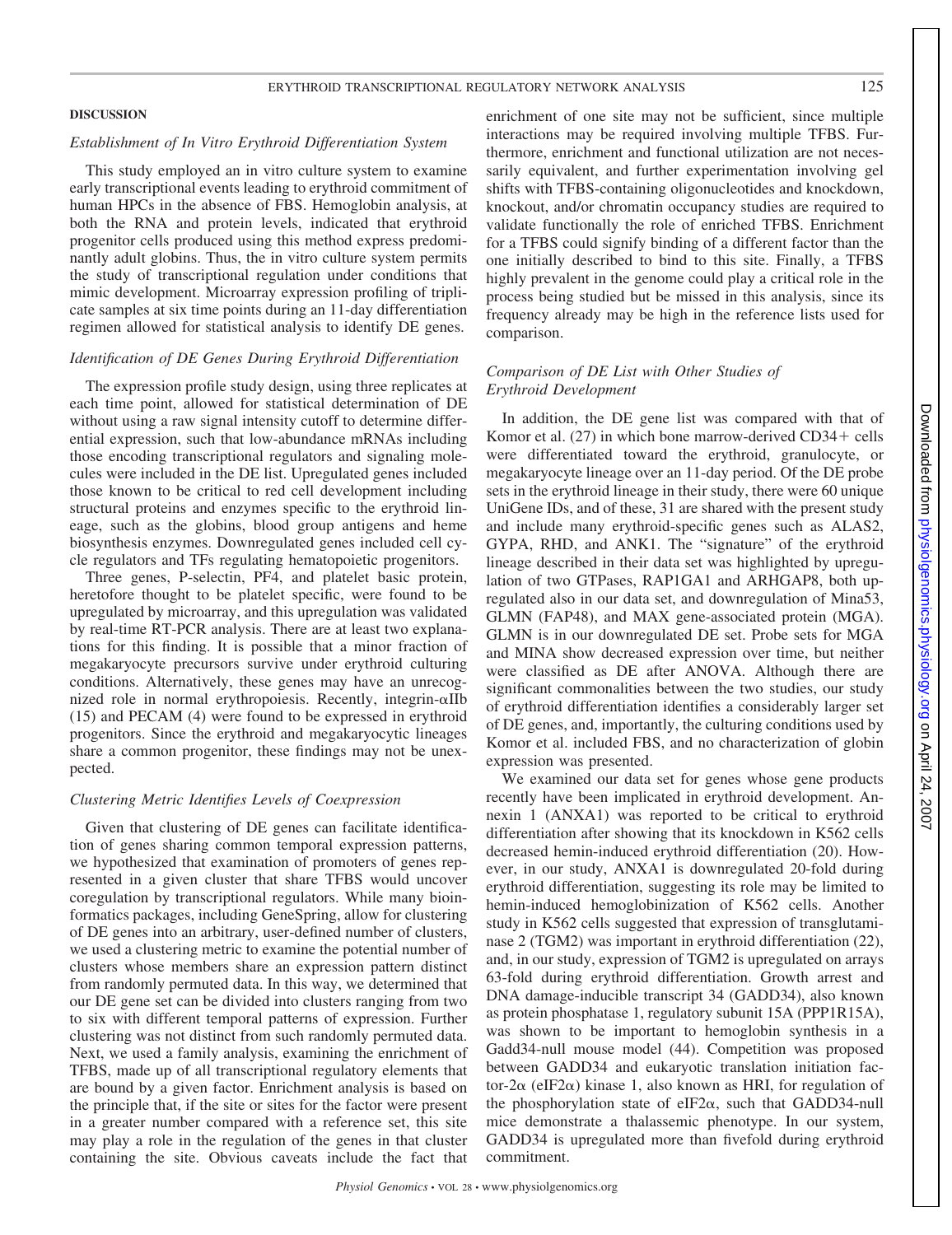# *Transcriptional Regulatory Network Analysis Yields a List of Candidate Regulators*

Using PAINT software, we performed TRNA to identify enriched TFBS in the promoters of DE genes, with or without clustering, and using three different reference sets. A total of 44 TFBS were identified with similar numbers of candidates identified as potential regulators of up- and downregulated genes (see Table 1). Interestingly, 10 factors were identified only at the six-cluster level. The use of different reference sets allowed us to identify regulators of hematopoietic gene expression, such as HLF and KROX, identified when the DE set was compared with the array, as well as regulators of erythroid differentiation, such as MYEF-2 and PITX, identified when clusters were compared with the DE set.

Furthermore, we explored the literature for validation of erythroid gene regulation by some of the candidate factors identified by our enrichment analyses. First, the binding site for the homeobox protein Pitx2 was enriched in upregulated clusters C4-4, C5-4, and C6-4 in the cluster-to-list analysis. Two recent studies of Pitx2-deficient mice show that Pitx2-null fetal livers have a reduced erythroid component, and that there is partial rescue of the hematopoietic potential when stromal cells are rescued with Pitx2  $+/+$  cells (26, 63). Our finding that Pitx2 binding sites are enriched in the promoters of upregulated genes during erythroid maturation of human hematopoietic progenitors supports an emerging role for Pitx2 and/or Pitx2-like factors.

Second, TFBS for Evi-1 were enriched compared with all three reference sets, consistently overrepresented in cluster C6-4. Evi-1, first identified as a key regulator in myeloid leukemias and myelodysplastic syndromes (9, 40, 43), is also critical to early erythroid differentiation. Aberrant expression of Evi-1 in patients is associated with abnormal erythroid development (6), and overexpression of Evi-1 during in vitro erythroid differentiation results in reduced CFUe (28). Evi-1 is a GATA binding factor, and the GATA-1 consensus site (WGATAR) is contained in the Evi-1 consensus site. Recently, Evi-1 was shown to regulate GATA-2 expression (59, 60). The 76 promoters within C6-4 that contain these sites included CD36, CPOX, and NFE2. A role for Evi-1 or related factors in regulation of expression of these genes is supported by binding assays performed with nuclear extracts from *day 1* and *day 8* erythroid progenitor cells (Fig. 9, *inset*). This sets the stage for further examination of the role of Evi-1 in transcriptional silencing of target genes identified in this study as well as its role in erythroid differentiation using this model system.

Third, ATF binding sites were enriched in the upregulated gene clusters compared with the array, and ATF4 binding sites were enriched when the clusters were compared with the DE list. The ATF/CREB TFs are basic leucine-zipper transcriptional regulators. Interestingly, ATF4 deficiency results in severe fetal anemia due to a defect in proliferation of hematopoietic progenitors (34), and, as mentioned earlier, it is known to bind to the promoter and regulate expression of GADD34 (32, 42). As mentioned earlier, GADD34 was upregulated, and, at the six-cluster level, was found in cluster C6-6 where TFBS for ATF4 were overrepresented.

Fourth, TFBS for Nkx2.5 were overrepresented in the downregulated gene clusters, from C2-1 to C6-1, independent of the reference list used. Nkx2.5 is a member of the homeobox family, with a critical role in cardiac development (30). Nkx2.5 is known to interact with a GATA family member, GATA-4, and recently GATA-6 has been shown to be necessary for upregulation of Nkx2.5 (7). A potential role for Nkx2.5 or related factors in hematopoietic development is interesting to postulate. The genes represented in cluster C6-1 showed a significant decline in mRNA expression from *day 1* to *day 3*, suggesting that transcriptional repression must occur early. At *day 1*, expression of Nkx family members was low or absent in our microarray data set. Nkx transcription may be transient, perhaps measurable at *day 0* (CD34+ cells), a population not examined in this analysis. Alternatively, enrichment of Nkx2.5 sites in the downregulated clusters may be indicative of another factor that binds a similar sequence. Functional follow-up will be necessary to address this.

# *Some Critical Regulators Not Identified Using TRNA*

Just as intriguing as the list of candidate regulators (Table 2) are those not identified in our analyses, including a family of regulators critical to hemoglobin gene regulation. Kruppel-like factors, such as erythroid KLF (KLF1), are known to play a role in expression of erythroid genes (12), many of which (HBA1, HBA2, HBB) are expressed in C6-2. We performed a post hoc analysis of binding site enrichment for these factors, which are classified as CACCC binding factors. Although these sites did not emerge as significantly enriched after multiple testing, the CACCC binding site is enriched in C6-2 (unadjusted  $P$  value  $= 0.15$ ) in the cluster-to-list analysis, with 10% of the promoters in this cluster containing one or more of these sites compared with 6% in the unclustered promoter list. When we examined our data set for expression of EKLF target genes identified through the use of an EKLF knockout mouse model (12), heme biosynthesis enzyme ALAS2,  $\alpha$ -globin stabilizing protein (ERAF), peroxiredoxin 2 (PRDX2), and the erythroid-specific membrane protein Band 4.9 (EPB49) were contained in our DE list. EKLF target genes EIF2AK1 (HRI) and transferrin receptor (CD71 or TFRC) were upregulated more than twofold in our system but were not statistically significantly DE, as assessed by ANOVA. Another EKLF target gene, Gardos channel (KCNN4), showed very little change in expression in our system but is represented by a single probe set on the U133 Plus 2.0 array.

The TFBS for GATA family members was enriched in the downregulated gene set but absent from the upregulated set (Table 2). The enrichment for GATA sites is complicated by several factors. First, the GATA consensus is common, being present on 57% of the promoters of the genome, 56% of promoters of the expressed set, and 59% of the DE set. Second, GATA is known to play a role in both up- and downregulation of gene expression in hematopoiesis, through interaction with various corepressors and coactivators (48), and therefore would be expected to play a role in both up- and downregulated genes. GATA was found to be enriched in the downregulated clusters in both the comparison to the array and to the expressed gene set. At the six-cluster level, GATA binding sites are enriched in C6-1, present on 62% of promoters in that cluster. Further examination of enrichment of TFBS for GATA in conjunction with binding sites for coregulators, using predictive tools for composite binding site analysis (24, 31), may help elucidate the role of this complex family of regulators in erythroid development. This type of composite TFBS analysis also may be necessary to determine whether the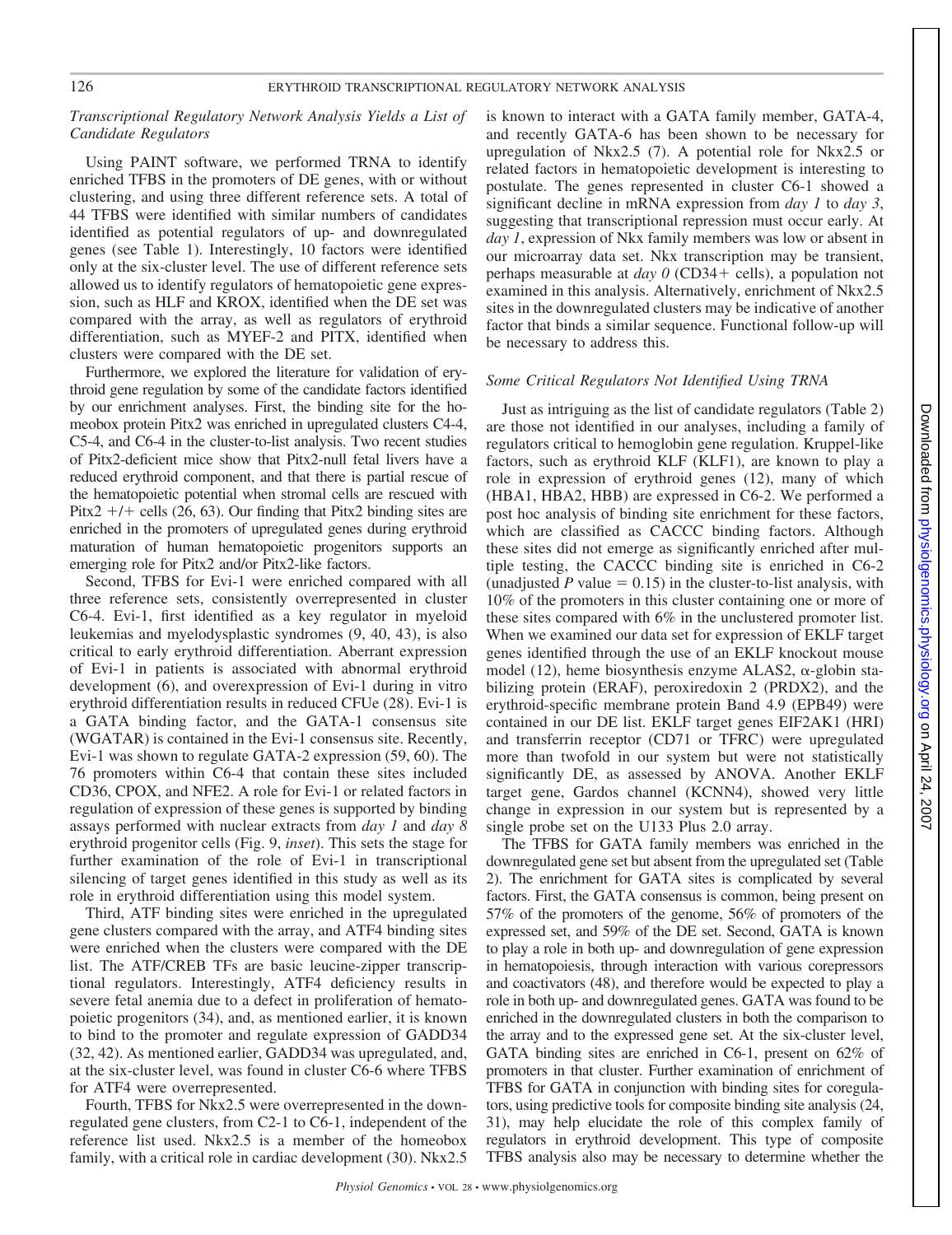segregation of the adult and fetal globin genes into different clusters at the six-cluster level (adult in C6-2, fetal in C6-6) is due to factors critical to developmental-specific regulation of globin expression.

Improved annotation is a continuous process, and, in that context, our analysis has the same inherent limitations that affect all microarray studies. To estimate annotation discrepancies, we performed a comparison of the NetAffx annotation we employed at the time of original submission with alternative annotation available at **http://mriweb.moffitt.usf.edu/mpv/**. We found  $\sim$ 1.2% discordance at the level of UniGene cluster ID. Considering the FDR threshold used in our analysis of gene clusters for transcriptional coregulation, we do not expect this to substantially affect the enrichment results.

In conclusion, this study of erythroid differentiation in primary, nontransformed cells provides a detailed characterization of the developing erythroid transcriptome. Our bioinformatics tools allowed us to use this transcriptome information to define gene clusters and to examine the promoters of the genes in these clusters for shared transcriptional regulation. We have identified candidate transcriptional regulators, some established, some novel, and some of which are gathering interest based on multiple studies for a potential role in erythroid development. Thus, we have demonstrated that a computational analysis of transcriptomic information during erythroid development is a valid approach for identification of candidate regulators in hematopoietic lineage commitment and red cell development, and have generated a focused list of candidates that will be the subject of future functional studies. Furthermore, we have demonstrated that candidate transcriptional regulators identified by this analysis can be studied through TF binding analysis in primary human HPCs.

# **ACKNOWLEDGMENTS**

We thank C. Ponte for technical assistance, K. Adachi for performing HPLC analysis, C. Pratt and P. Chakravarthula for help with TRNA as well as P. Fortina and the TJU Center for Translational Medicine Genomics Core Facility staff for contributions to microarray experiments. We also acknowledge W. K. Hofman and colleagues for sharing microarray expression data files from their recent publication (27) and S. Dessain and S. E. McKenzie for critical reading of the manuscript.

Present address of M. A. Keller: Coriell Institute for Medical Research, 403 Haddon Ave., Camden, NJ 08103-1505.

#### **GRANTS**

This work was supported in part by National Heart, Lung, and Blood Institute Grant HL-69256 (S. Surrey), the Commonwealth of Pennsylvania (M. A. Keller), The Cardeza Foundation for Hematologic Research (S. Surrey, M. A. Keller), and the Defense Advanced Research Projects Agency Bio-Computation program (R. Vadigepalli).

# **DISCLOSURES**

This project is funded, in part, under a grant with the Pennsylvania Department of Health. The Department specifically disclaims responsibility for any analyses, interpretations, or conclusions.

# **REFERENCES**

- 1. **Addya S, Keller MA, Delgrosso K, Ponte CM, Vadigepalli R, Gonye GE, Surrey S.** Erythroid-induced commitment of K562 cells results in clusters of differentially expressed genes enriched for specific transcription regulatory elements. *Physiol Genomics* 19: 117–130, 2004.
- 2. **Aubert J, Bar-Hen A, Daudin JJ, Robin S.** Determination of the differentially expressed genes in microarray experiments using local FDR. *BMC Bioinformatics* 5: 125, 2004.
- 3. **Bartolovic K, Balabanov S, Berner B, Buhring HJ, Komor M, Becker S, Hoelzer D, Kanz L, Hofmann WK, Brummendorf TH.** Clonal heterogeneity in growth kinetics of CD34+CD38- human cord blood cells in vitro is correlated with gene expression pattern and telomere length. *Stem Cells* 23: 946 –957, 2005.
- 4. **Baumann CI, Bailey AS, Li W, Ferkowicz MJ, Yoder MC, Fleming** WH. PECAM-1 is expressed on hematopoietic stem cells throughout ontogeny and identifies a population of erythroid progenitors. *Blood* 104: 1010 –1016, 2004.
- 5. **Benjamini YHY.** Controlling the false discovery rate: a practical and powerful approach to multiple testing. *J Royal Stat Soc Ser B*: 289 –300, 1995.
- 6. **Brada S, de Wolf J, Hendriks D, Esselink M, Ruiters M, Vellenga E.** The supportive effects of erythropoietin and mast cell growth factor on CD34+/CD36- sorted bone marrow cells of myelodysplasia patients. *Blood* 88: 505–510, 1996.
- 7. **Brewer AC, Alexandrovich A, Mjaatvedt CH, Shah AM, Patient RK, Pizzey JA.** GATA factors lie upstream of Nkx 2.5 in the transcriptional regulatory cascade that effects cardiogenesis. *Stem Cells Dev* 14: 425– 439, 2005.
- 8. **Bruno L, Hoffmann R, McBlane F, Brown J, Gupta R, Joshi C, Pearson S, Seidl T, Heyworth C, Enver T.** Molecular signatures of self-renewal, differentiation, and lineage choice in multipotential hemopoietic progenitor cells in vitro. *Mol Cell Biol* 24: 741–756, 2004.
- 9. **Buonamici S, Li D, Chi Y, Zhao R, Wang X, Brace L, Ni H, Saunthararajah Y, Nucifora G.** EVI1 induces myelodysplastic syndrome in mice. *J Clin Invest* 114: 713–719, 2004.
- 10. **Cammenga J, Mulloy JC, Berguido FJ, MacGrogan D, Viale A, Nimer SD.** Induction of C/EBPalpha activity alters gene expression and differentiation of human CD34+ cells. *Blood* 101: 2206-2214, 2003.
- 11. **Covarrubias MY, Khan RL, Vadigepalli R, Hoek JB, Schwaber JS.** Chronic alcohol exposure alters transcription broadly in a key integrative brain nucleus for homeostasis: the nucleus tractus solitarius. *Physiol Genomics* 24: 45–58, 2005.
- 12. **Drissen R, von Lindern M, Kolbus A, Driegen S, Steinlein P, Beug H, Grosveld F, Philipsen S.** The erythroid phenotype of EKLF-null mice: defects in hemoglobin metabolism and membrane stability. *Mol Cell Biol* 25: 5205–5214, 2005.
- 13. **Eckfeldt CE, Mendenhall EM, Flynn CM, Wang TF, Pickart MA, Grindle SM, Ekker SC, Verfaillie CM.** Functional analysis of human hematopoietic stem cell gene expression using zebrafish. *PLoS Biol* 3: e254, 2005.
- 14. **Efron B, Tibshirani R, Storey JD, Tusher V.** Empirical Bayes analysis of a microarray experiment. *J Am Stat Assoc* 96: 1151–1160, 2001.
- 15. **Ferkowicz MJ, Starr M, Xie X, Li W, Johnson SA, Shelley WC, Morrison PR, Yoder MC.** CD41 expression defines the onset of primitive and definitive hematopoiesis in the murine embryo. *Development* 130: 4393– 4403, 2003.
- 16. **Gell D, Kong Y, Eaton SA, Weiss MJ, Mackay JP.** Biophysical characterization of the alpha-globin binding protein alpha-hemoglobin stabilizing protein. *J Biol Chem* 277: 40602– 40609, 2002.
- 17. **Georgantas RW 3rd, Tanadve V, Malehorn M, Heimfeld S, Chen C, Carr L, Martinez-Murillo F, Riggins G, Kowalski J, Civin CI.** Microarray and serial analysis of gene expression analyses identify known and novel transcripts overexpressed in hematopoietic stem cells. *Cancer Res* 64: 4434 – 4441, 2004.
- 18. **Gordon AD.** *Classification*. London: Chapman and Hall, 1999.
- 19. **Harbig J, Sprinkle R, Enkemann SA.** A sequence-based identification of the genes detected by probesets on the Affymetrix U133 plus 2.0 array. *Nucleic Acids Res* 33: e31, 2005.
- 20. **Huo XF, Zhang JW.** Annexin1 regulates the erythroid differentiation through ERK signaling pathway. *Biochem Biophys Res Commun* 331: 1346 –1352, 2005.
- 21. **Jiang X, Norman M, Roth L, Li X.** Protein-DNA array-based identification of transcription factor activities regulated by interaction with the glucocorticoid receptor. *J Biol Chem* 279: 38480 –38485, 2004.
- 22. **Kang SK, Lee JY, Chung TW, Kim CH.** Overexpression of transglutaminase 2 accelerates the erythroid differentiation of human chronic myelogenous leukemia K562 cell line through PI3K/Akt signaling pathway. *FEBS Lett* 577: 361–366, 2004.
- 23. **Kaufman L, Rousseeuw PJ.** Finding groups in data: an introduction to cluster analysis. In: *Wiley Series in Probability and Mathematical Statistics*. New York: John Wiley and Sons, 1989, p. 68 –122.
- 24. **Kel A, Konovalova T, Waleev T, Cheremushkin E, Kel-Margoulis O, Wingender E.** Composite Module Analyst: a fitness-based tool for iden-